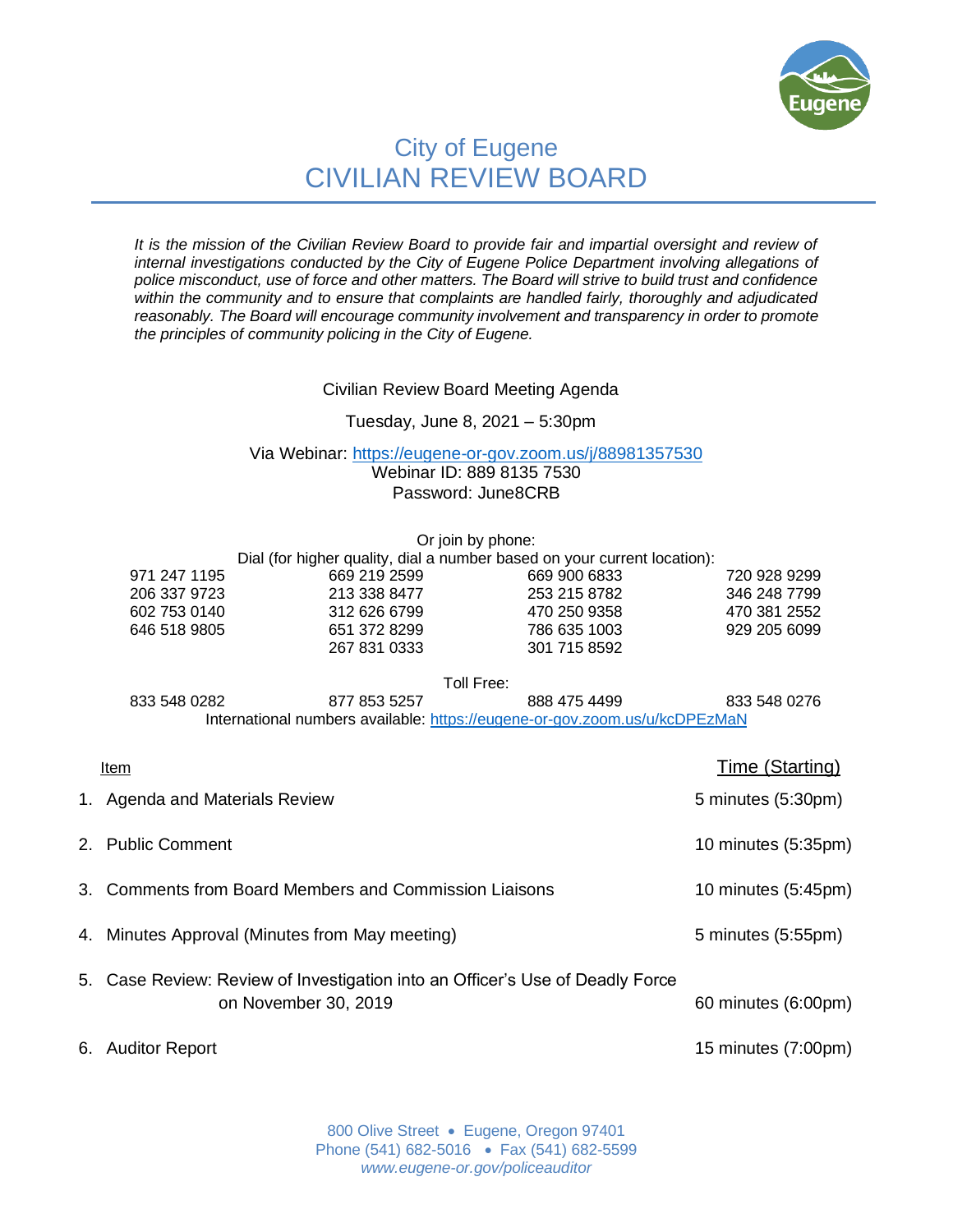## **City of Eugene Civilian Review Board Page 2 of 2**

9. Closing Comments 15 minutes (7:15pm)

10. Adjourn (7:30pm)

Upcoming Meetings:

July 13, 2021 August – break (tentative) September 14, 2021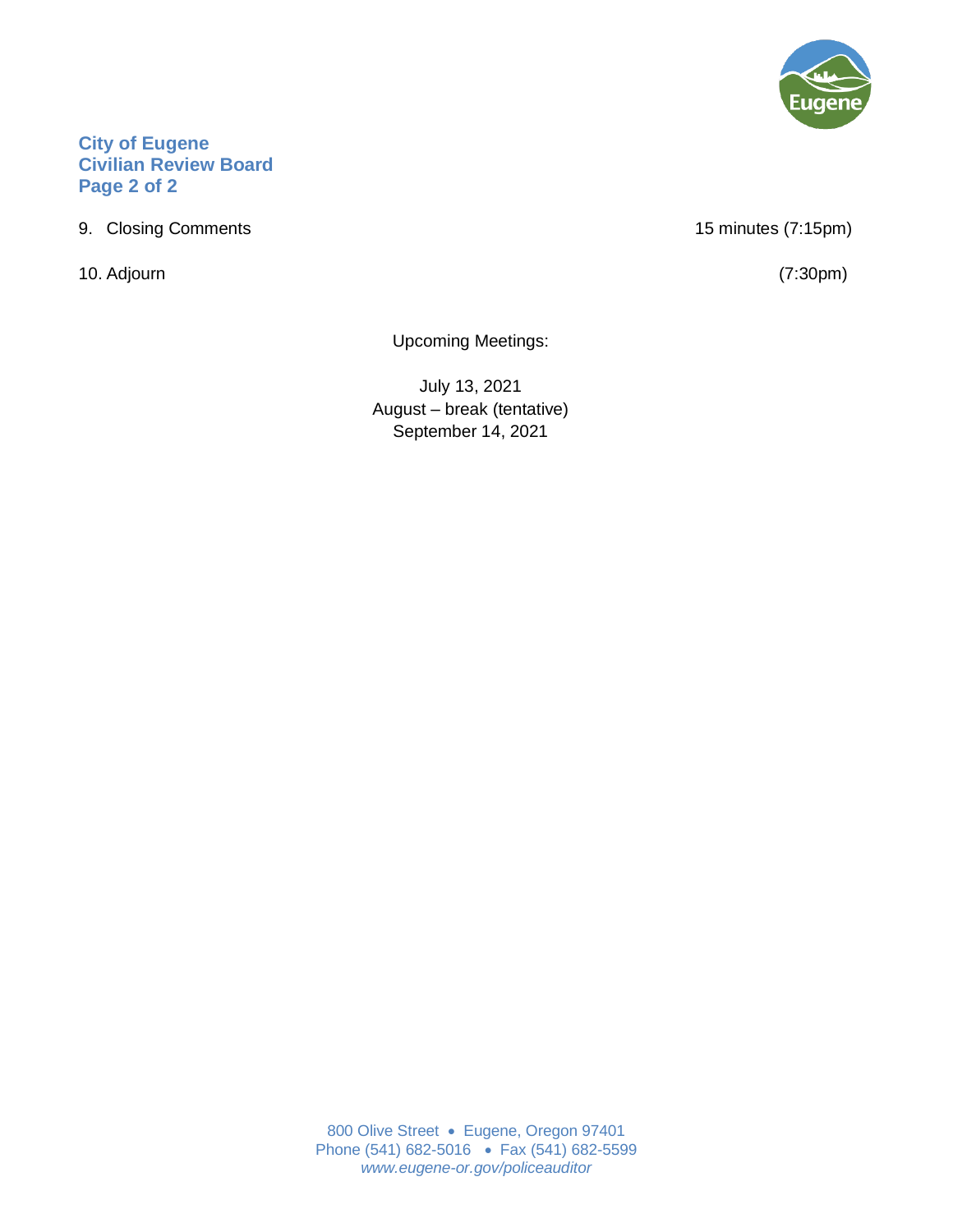#### **M I N U T E S** Civilian Review Board Zoom Webinar

May 11, 2021 5:30 p.m.

PRESENT: Carolyn Williams, chair; Lindsey Foltz, Bill Whalen, Bernadette Conover, José Cortez, Rick Roseta, Michael Hames-Garcia, Civilian Review Board members; Beatriz Otero-Hernandez, Vicki Cox, Leia Pitcher, Police Auditor's Office; Jason Berreth, Ryan Nelson, Stacy Jepson, Eugene Police Department.

## ABSENT: None.

Chair Williams convened the Civilian Review Board (CRB) at 5:31 p.m. Everyone present introduced themselves. There was a quorum present.

## **1. Agenda and Materials Review**

There were no changes made to the agenda.

## **2. Public Comment**

There was no public comment.

## **3. Comments from Board Members and Commission Liaisons**

Foltz shared that the Ad-Hoc Committee wrapped up their work and the document was available for the public online.

Conover brought up that after Roseta's comments at the last meeting about the Ad-Hoc Committee, the CRB talked about putting a response together to go to City Council. Pitcher had said they could incorporate their comments into their annual report. Pitcher stated that the 2020 annual report draft was almost ready for the CRB to look at. Roseta thought creating a small report from the CRB about the value of the CRB would be less bulky and more helpful for City Council to digest. Conover wanted to put something together describing CRB's work over the last ten years. Pitcher said a small group from the Board could get together and draft a report to bring back to the whole CRB. The Ad-Hoc report would go to City Council on Monday May 17, 2021. Whalen liked the idea of doing a separate report and then also including it in the annual report as well. Roseta, Conover, and Hames-Garcia volunteered to draft the response. They would come back with it at their June meeting.

Hames-Garcia would give more information on the Police Commission meeting at the end of the meeting. Cortez was unable to make the Human Rights Commission meeting for that month.

## **4. Minutes Approval**

**MOTION:** Conover moved, seconded by Roseta, to approve the April 13, 2021 CRB minutes as presented. The motion passed unanimously.

## **5. Case Review: Additional Community Impact Case Investigation Allegations of Unbecoming Conduct and Integrity**

Pitcher pulled up a slideshow entitled: "Community Impact Case Review: Review of Allegations of Unbecoming Conduct and a Lack of Integrity".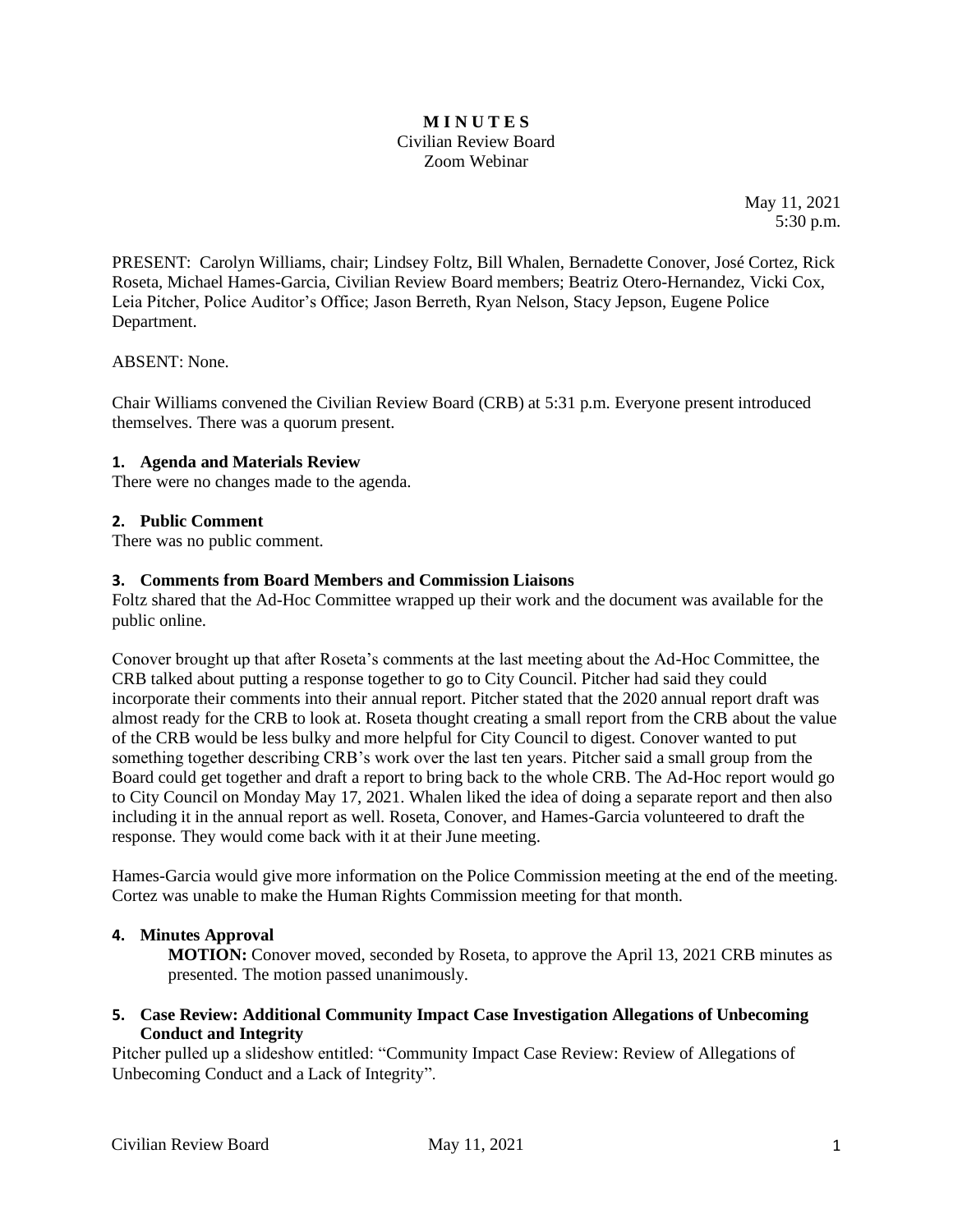- I. Community Impact Case: Process Overview
	- Lots of community interest from varying perspectives, lots of force reports.
	- Incident Reviews to perform high-level look at weekend overall, with certain incidents extracted for further scrutiny.
	- Resulting investigations reviewed December 2020:
		- o Incident reviews offering overview of events of May 29, May 30, and May 31.
		- o Incident review/catch-all for complaints about Chief-level decisions (outside their jurisdiction).
		- o Six allegations of misconduct investigations.
		- o Two incident reviews of specific incidents, four inquiries, and one service complaint.
	- Two inquiry investigations arose out of CRB discussion in December 2020.
	- Review of video from the weekend was still occurring in December and into January 2021.
		- o This investigation resulted and was presumptively treated as part of the community impact case.
- II. Summary of Facts
	- Officer A and Officer B were assigned to crowd control throughout the weekend of May 29- 31, 2020.
	- Officer A was assigned a pepper ball launcher throughout the weekend, and their use of pepper ball was investigated separate to this (and reviewed by the CRB).
	- Officer B was assigned a 40mm sponge-round launcher on the night of May 29, and their use of that tool was reviewed in a separate inquiry. Officer B was assigned a pepper ball launcher for the rest of the weekend; their use of the pepper ball was documented in police reports. Officer B was also interviewed for part of the investigation into Officer A's use of pepper ball.
	- The recording that gave rise to this investigation was inadvertently recorded by Officer A's body-worn camera on the night of May 30. It was discovered during the review of all EPD video related to officer response to demonstrations.
	- The video included the officers describing their use of force in a casual manner, and their descriptions of their uses of force on the video differed from the accounts they gave in police reports and administrative interviews.

## III. Allegations

- Officer A:
	- $\circ$  #1: that Officer A engaged in conduct that brought the department into disrepute when they mocked the use of force on community members.
	- $\circ$  #2: that Officer A engaged in conduct that compromised their honesty when they gave a materially different account for their force on a community member in an administrative interview than they did when speaking informally.
- Officer B:
	- $\circ$  #3: that Officer B engaged in conduct that brought the department into disrepute when they mocked the use of force on community members.
	- $\circ$  #4: that officer B engaged in conduct that compromised their honesty when they stated that none of the people, they had shot over the weekend deserved it except one but justified all their uses of force on community members in police reports.
- IV. Preliminary Adjudications
	- Chain of Command: Sustained on all allegations.
	- Auditor's Office: Sustained on all allegations.
	- Chief of Police: Sustained on all allegations.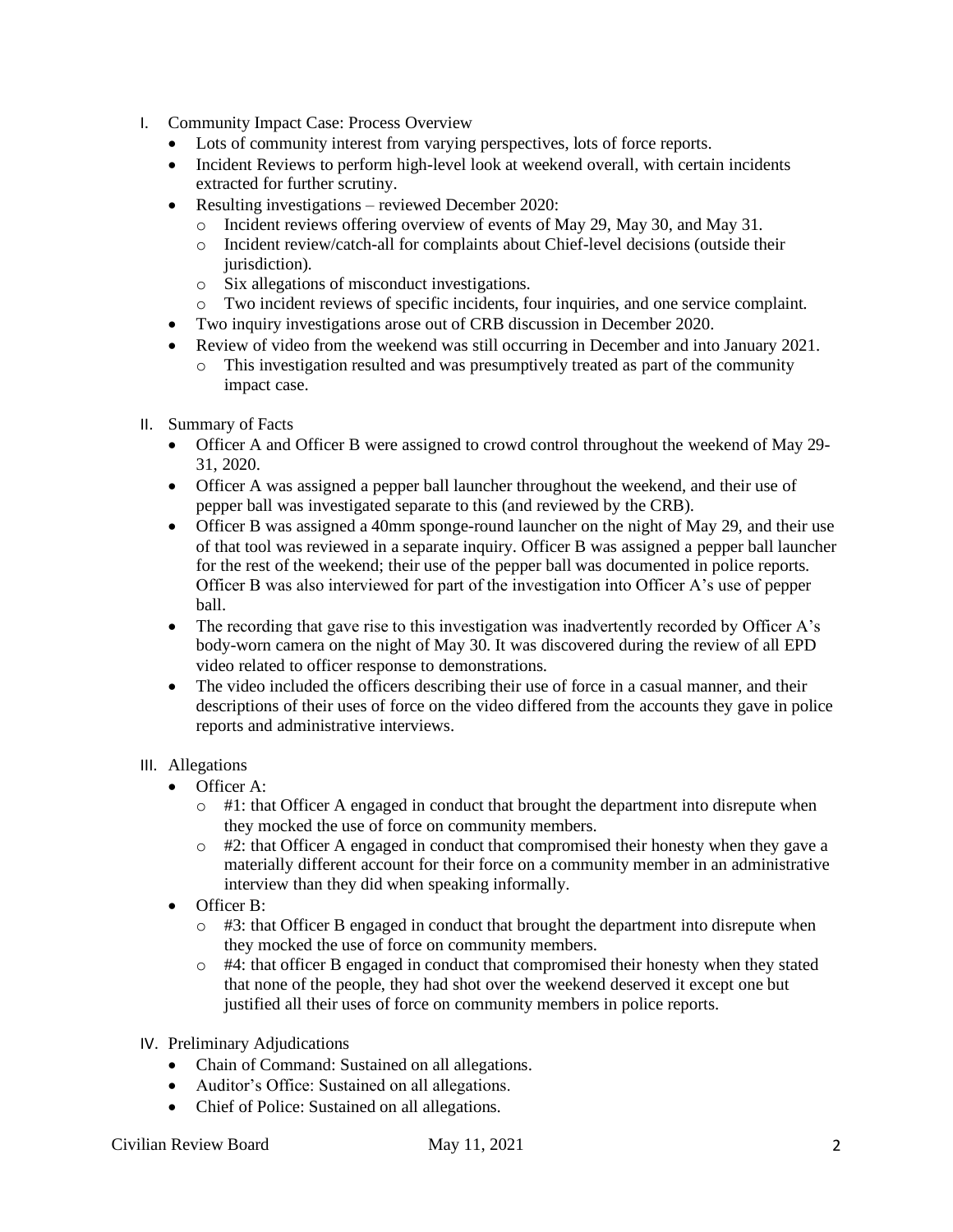## V. CRB Discussion and Decision Points

Whalen thought these decisions were difficult. They agreed with the preliminary sustain and that officers on duty needed to be more aware of what they were saying. However, they could understand that in the totality of what went on (how many hours they worked and what was said to them) they were trying to relieve stress. Roseta and Conover agreed with that point.

Roseta noted that Pitcher had described the first allegation as "unbecoming conduct", but the policy was around if their actions held the department in disrepute. They were unsure how the department could be held in disrepute without someone else from the public hearing. Roseta was unsure if the adjudications should be sustained, but officers should be aware that those actions were not ideal and were not condoned. They understood why the Chief would sustain the adjudications to enforce better behavior.

Conover mentioned that integrity being brought up could be career ending. Material fact and reporting had to be included for proof. The investigation and report done by the officers did not reflect what they had said in the car. They agreed that those things should not be said while in uniform. Conover was not in agreement with the integrity adjudication but could agree with the conduct adjudication being sustained.

Hames-Garcia mentioned that they were not aware of how many pepper balls were used, since they were not accounted for in the same way that bullets were. Pitcher told him that they tried to figure out how many were used based on how many pepper balls were ordered after the events. Nelson added that they had a great video and they thought there was a pretty accurate count of pepper balls that were used. Hames-Garcia mentioned that the lieutenant memo had a different description and amount of pepper balls used. They thought it was a weird discrepancy. Either way, there was many rounds used over the weekend.

Hames-Garcia thought these allegations came down to if the inconsistencies were in the report or in the squad car. They were assuming that their conversation was overexaggerated. Pitcher said that they had body camera footage showing how many rounds each of the officers deployed, but the statements made were concerning and they believed should have investigated again. They found that the report was more accurate than the conversation. He understood that when people were under a high level of stress, they made choices and said things they might not normally. However, Hames-Garcia thought there were deeper issues with what were said about how one individual deserved to be shot at with pepper balls.

Williams agreed with how callous some of the comments were. They were concerned with how casually some of those comments were made. Williams asked who found the footage and decided it should be investigated. Pitcher said that EPD had appointed a Quality Control person to go through the footage and flag issues. Williams always appreciated when the departments brought cases forward. They were glad that their body cameras were on and emphasized that when on duty cameras should always be on. Williams also wanted that footage to be made public but understood that was a Legislative issue.

Pitcher knew there were misunderstanding around officers being able to edit footage from their cameras. They reminded everyone that that was not possible. If anything like that was possible videos similar to the one they were looking at would have been edited or even deleted. Williams stated that being able to turn the camera off was a type of editing.

Cortez asked how accurate it was that in the lieutenant memo it said that Officer A was engaged in a private conversation. Pitcher responded that it was an important distinction. When talking to a co-worker away from the public would be private for most people, but officers had cameras on and might have different standards. Cortez believed that when someone was a public servant, some private things became public (like emails, conduct outside the office). They thought that for police officers being on duty was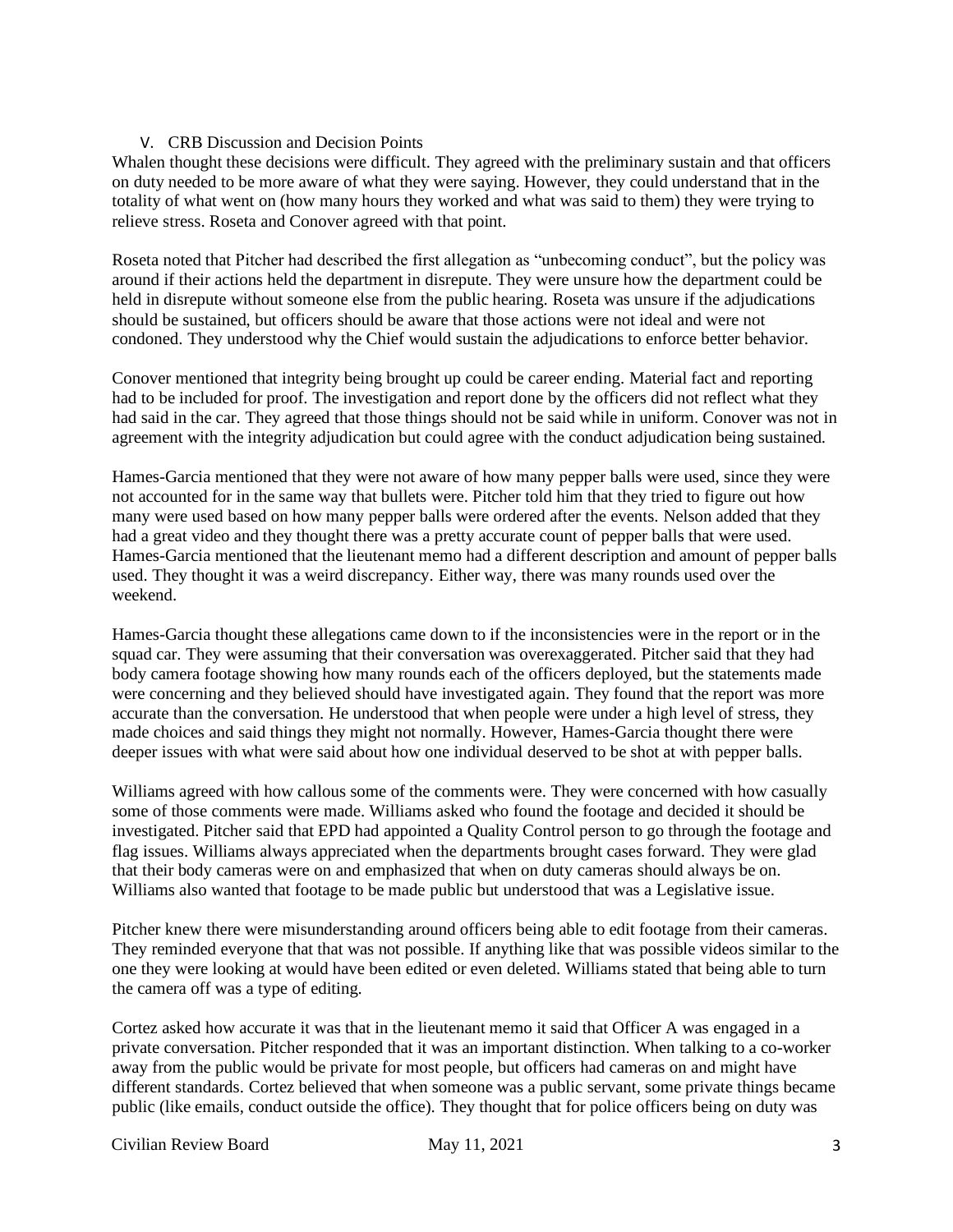not considered private. Cortez disagreed that this was a private conversation. The issue was not just about the department and how it was disrepute, but more deep-rooted issues. The public should have high expectations for their public servants.

Foltz thought that the way people spoke when they thought no one was listening could be very telling. In the case they were looking at, it revealed an "us versus them" mentality. Even if done to relieve stress, it created an environment where those types of statements could be made.

The CRB agreed with the adjudication made sustaining allegation #1 on conduct for Officer A.

Foltz, Williams, Hames-Garcia, and Cortez agreed with the adjudication made sustaining allegation #2 on integrity for Officer A. Whalen, Conover, and Roseta did not agree.

The CRB agreed with the adjudication made sustaining allegation #3 on conduct for Officer B.

Foltz, Williams, Hames-Garcia, and Cortez agreed with the adjudication made sustaining allegation #4 on integrity for Officer B. Whalen, Conover, and Roseta did not agree.

The CRB agreed that the cases did not need to be re-opened.

## **6. Break**

The CRB took a break between 6:39 p.m. - 6:46 p.m.

## **7. Training Topic: Employee Wellness and Support Following High-Stress Incidents**

Deputy Chief Jepson was there that night to go over the CRB training topic. Pitcher said there were often circumstances, like the case they went over that night, where officers were in high-stress incidents. It would be beneficial for the Board to hear more about what officers were trained on. Deputy Chief Jepson shared that they were concerned after they heard the video from the case the CRB went over.

Deputy Chief Jepson wanted to have an open discussion where CRB members could ask questions.

Conover said that when going over the case members had talked about the culture of the department and how conversations like that affected it. She asked how they dealt with the fact that there were many conversations that were taking place that were similar when officers were off duty. Deputy Chief Jepson replied that they were all human and would say wrong things sometimes. Even though the officers were under stress, and might have been using humor to destress, they had a hard time dismissing those statements. Deputy Chief Jepson said that they were trying to make changes but did not want to make an example out of one case. They wanted there to be conversations and healthy dialogue within the department when there were problems. Making those types of changes to the culture would take time.

Hames-Garcia asked what tools were available now or would be in the future for officer mental health. Deputy Chief Jepson responded that mental health issues were a big issue with police officers. One of the biggest hurdles they faced was the stigma that officers had to suppress whatever they saw and not deal with how it made them feel. They had fought for an Employee Assistance program, which was about to be finalized by the City. It had a 24-hour police suicide line that was staffed by former police officers. Deputy Chief Jepson said that the most difficult part was getting people to understand that those supports were there for them and there was nothing wrong with using them. They also wanted to do mandatory annual mental health check-ins to help get rid of the stigma.

Foltz hoped, as a community member, to see them move towards a Care and Wellness centered model of public safety at-large. They stated it would be impossible to reach that goal if they did not prioritize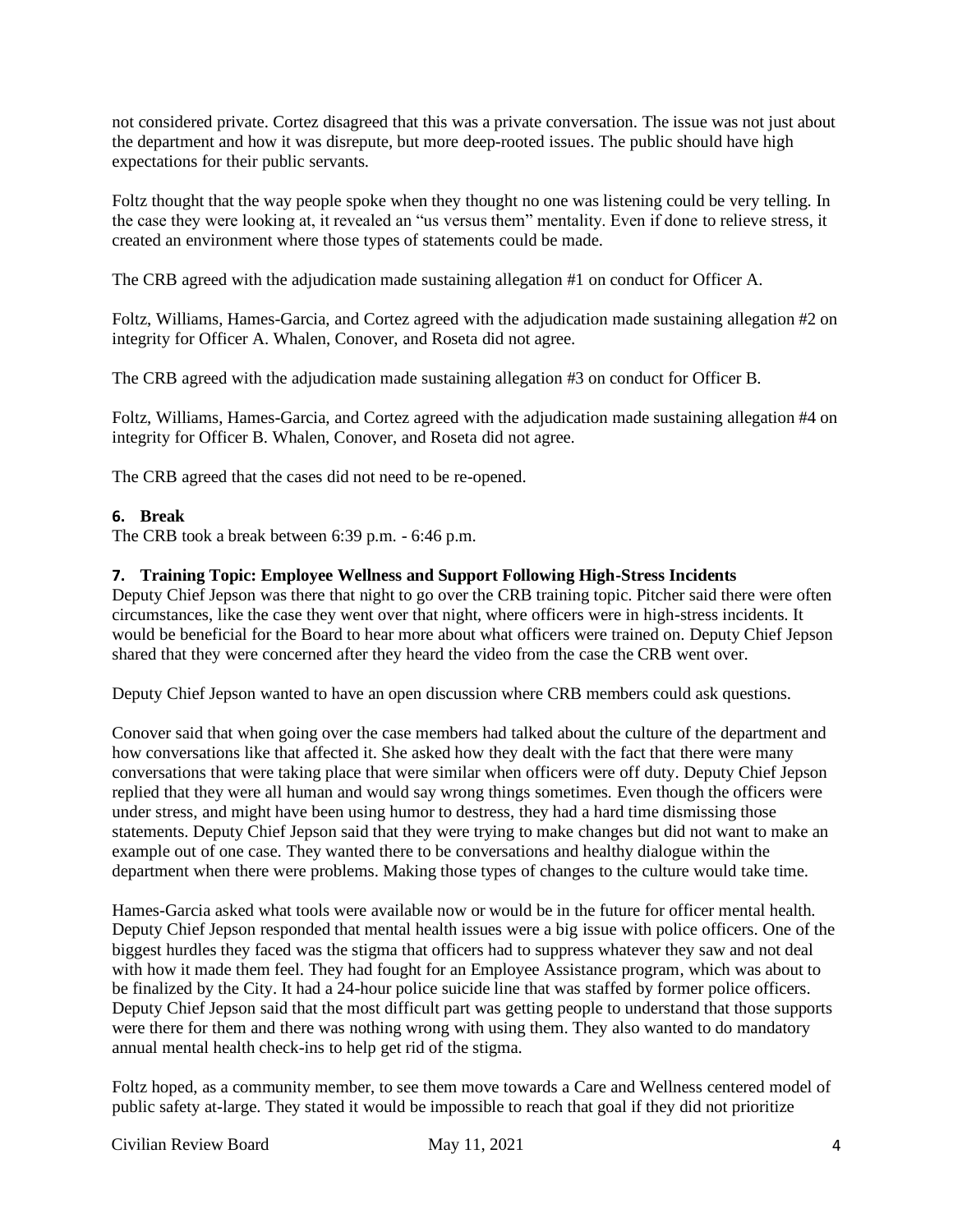officer mental health. Foltz asked if they had staffing flexibility to allow officers time after a hard response. It would be hard to not bury issues if they had to continue working. Deputy Chief Jepson told them that they discussed this issue, and they were talking with leadership groups on how they can help. One way to help would be having flexible staff.

Cortez mentioned that officer health also involved their families and communities. They thanked Deputy Chief Jepson for the language they used and for saying that wellness was an investment in their community. They asked what the correlation was between officer wellness and a care centric approach. Deputy Chief Jepson responded that the officer and community relationship could be seen as a parallel to parenting. They said that officers being in the right mind-set was a direct correlation to doing their job right. When officers interacted with someone, it was usually one of the worst days of that person's life. Not being able to cope with situations could lead to bad decision making, saying the wrong thing, or taking the bait when someone else was going through a tough situation and lashing out.

Conover inquired into what one thing they would implement to help with mental health. Deputy Chief Jepson replied that it would change a lot if they implemented mandatory mental health check-ins and had unlimited access to mental health care for all first responders.

Hames-Garcia appreciated that the measures talked about were preventative, not reactive. They mentioned a study they saw on officer recruitment about how they advertised openings. One was more action packed; the other, puzzle solving. The different kinds of advertisements brought in drastically different types of applicants. Deputy Chief Jepson was involved in hiring and thought finding the balance of those two types of people was the best outcome. The ideal candidate would be someone with high emotional intelligence who could empathize with the community and be patient.

#### **8. Auditor Report**

Pitcher mentioned that the Ad-Hoc Committee would be reporting to City Council on Monday May 17, 2021. They were excited to start fixing some of the problems the Committee pointed out. The annual report would be ready to present to the City Council before their August break. Typically, the CRB report was done at the same time. That had already been drafted and just had to be looked at by the Board.

Pitcher thanked the Board for their patience while the Community Impact Case continued. Pitcher reminded everyone that Mark Gissiner would be back for their June meeting because they would be reviewing the Rodrigues case, which Gissiner had overseen.

City Council had done interviews for the new CRB members. They would vote on the new members in June.

## **9. Closing Comments**

Hames-Garcia reported that the Police Commission was visited by Senator Manning. They talked about the bills that were currently in the Legislature. The Commission also finished their review of the pepper ball policy and gave their recommendations to the Chief.

Foltz thanked Roseta for their continued work with the Ad-Hoc Committee and for volunteering for to help with the CRB draft response. Conover agreed.

Whalen thanked everyone for a great discussion that night and for Deputy Chief Jepson for coming to their meeting.

Roseta was happy with the training topic from that night. They were very impressed by Deputy Chief Jepson.

Civilian Review Board May 11, 2021 5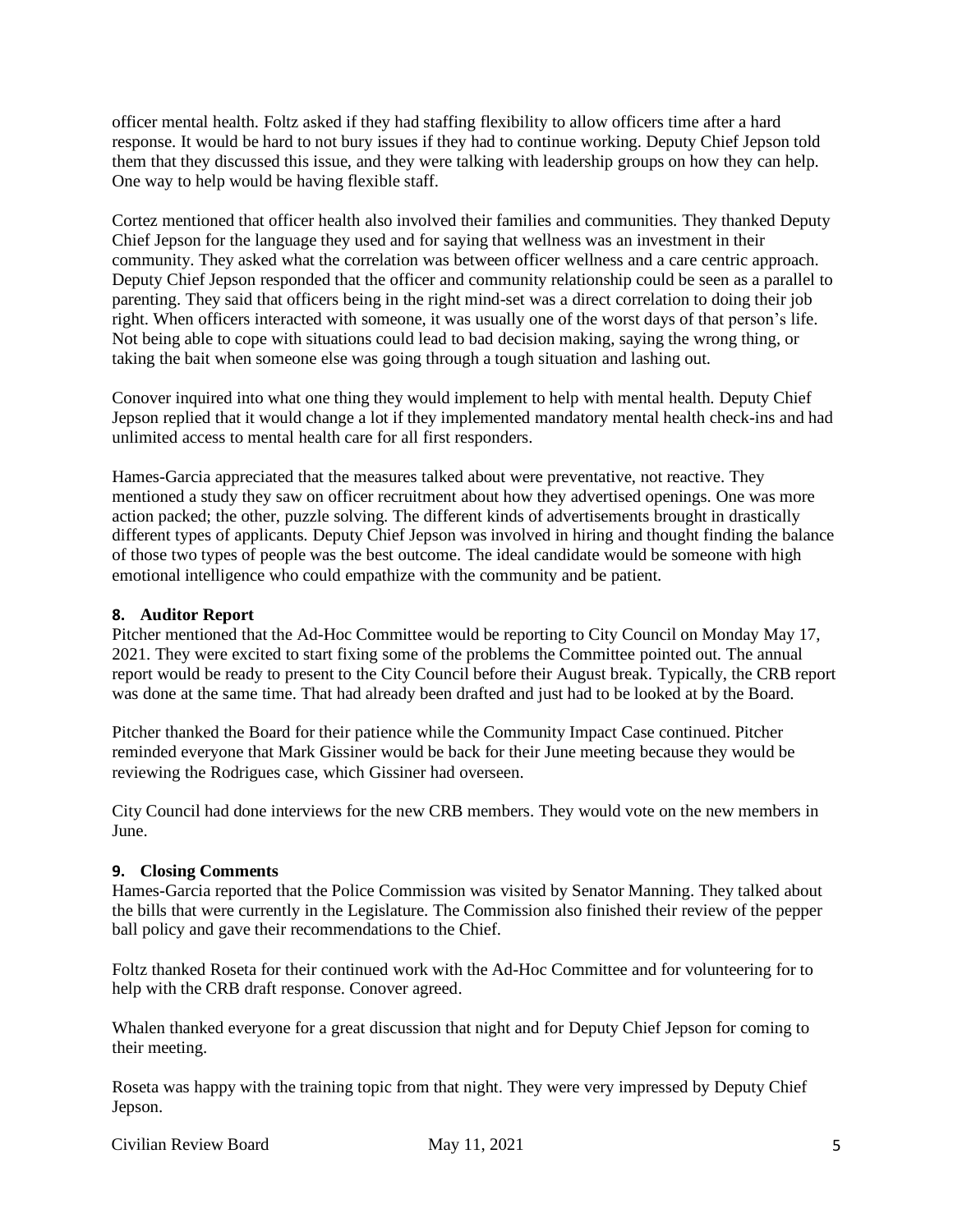Conover liked doing the single case reviews. They thought that doing two might work better if they were meeting in person.

## **10. Adjournment**

Williams adjourned the meeting at 7:39 p.m.

*(Minutes recorded by Lydia Dysart)*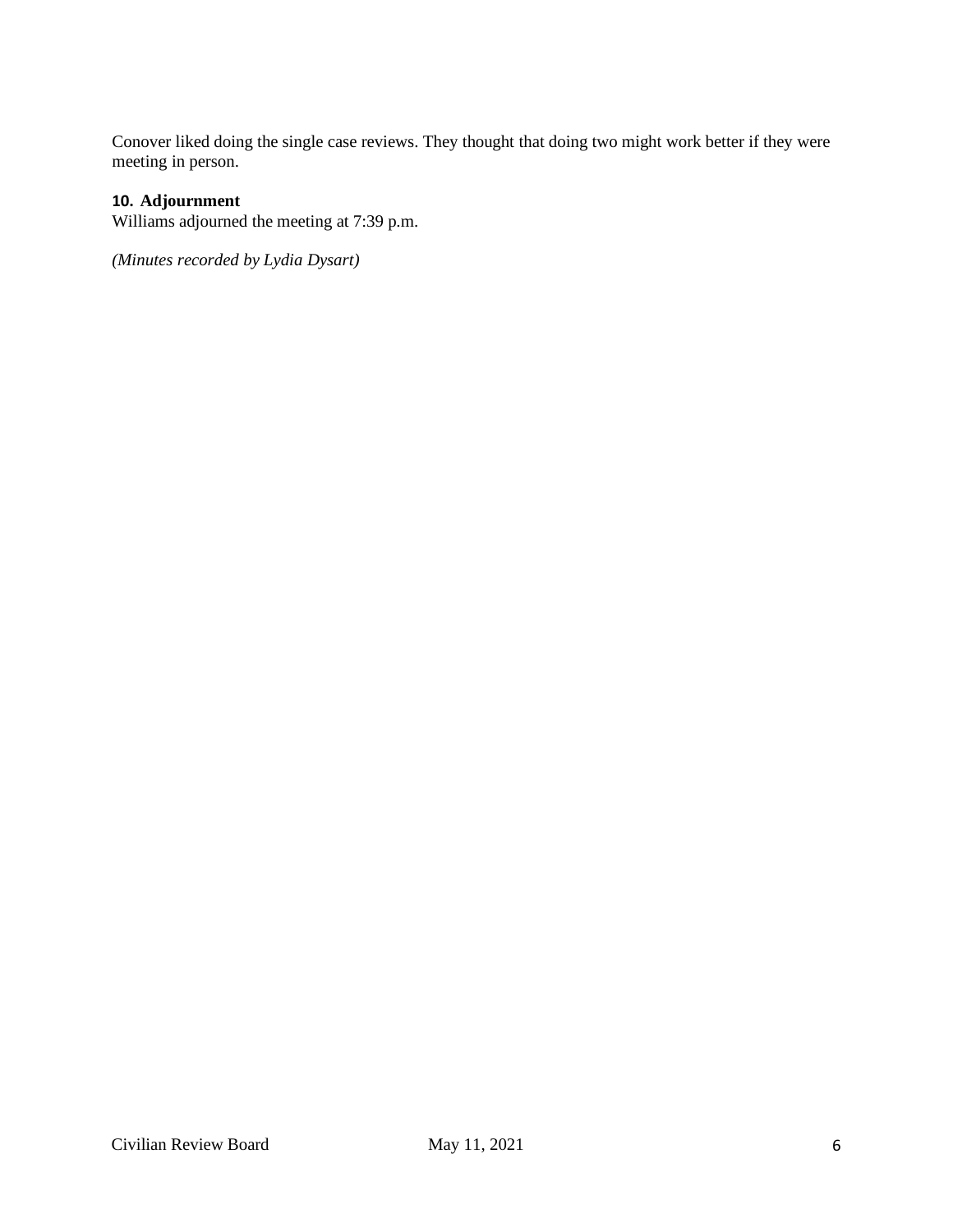#### Office of the Police Auditor May 2021 Closed Case Report

Incident type: IA Investigation Status: Completed Received date: Feb 28, 2020 Class/sub-class: Allegation of Criminal Conduct / Conformance to Laws

#### Disposition: Dismissed-Other

While in custody at a jail, an inmate reported that she had been raped by an unidentified male Eugene Police officer sometime in 2017. The custodial agency completed a report and forwarded it to EPD Internal Affairs for follow up.

EPD asked Oregon State Police to investigate as a criminal matter. During that investigation, RP recanted her allegation and stated that she was not the victim of sexual assault by any EPD officers.

\_\_\_\_\_\_\_\_\_\_\_\_\_\_\_\_\_\_\_\_\_\_\_\_\_\_\_\_\_\_\_\_\_\_\_\_\_\_\_\_\_\_\_\_\_\_\_\_\_\_\_\_\_\_\_\_\_\_\_\_\_\_\_\_\_\_\_\_\_\_\_\_\_\_\_\_\_

Incident type: IA Investigation Status: Completed Received date: May 28, 2020 Class/sub-class: Allegation of Criminal Conduct / Conformance to Laws

Disposition: Resigned during Investigation

A person reported to an EPD supervisor that an officer had engaged in conduct that, if true, would constitute official misconduct on duty. EPD asked Salem Police Department to investigate the matter. The officer resigned effective 6/10/20, and the matter was referred to the Lane County DA for prosecution. Prosecution still pending as of 5/7/21. Administratively closed – resigned during investigation.

\_\_\_\_\_\_\_\_\_\_\_\_\_\_\_\_\_\_\_\_\_\_\_\_\_\_\_\_\_\_\_\_\_\_\_\_\_\_\_\_\_\_\_\_\_\_\_\_\_\_\_\_\_\_\_\_\_\_\_\_\_\_\_\_\_

Incident type: IA Investigation Status: Completed Received date: Aug 12, 2020 Class/sub-class: Allegation of Misconduct / Use of Force

Categories: Riots/Protests Related

Disposition: Within Policy

Excessive Use of Force on May 29, 2020 and May 31, 2020.

Allegations:

As to Officer A:

1. 800 Use of Force: That Officer A used force in excess of that which was reasonably necessary under the totality of the circumstances when he fired hundreds of PepperBall rounds into crowds of demonstrators on May 29, 2020.

2. 804 Pepperball Projectiles: That Officer A used PepperBall projectiles under conditions where they could affect innocent bystanders on May 29, 2020.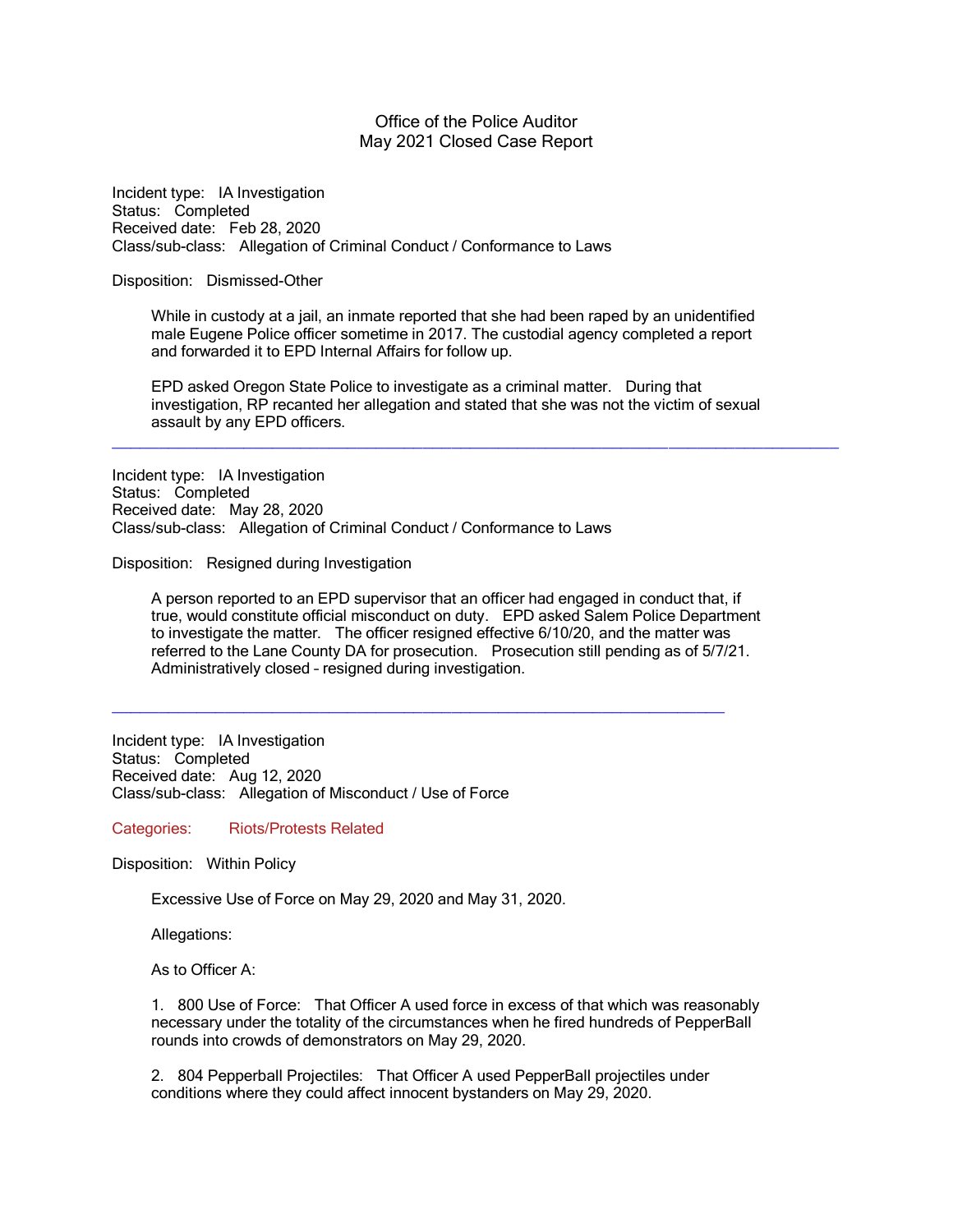3. 800 Use of Force: That Officer A used force in excess of that which was reasonably necessary under the totality of the circumstances when he fired PepperBall rounds at a demonstrator at or near 10th Avenue and Washington St. on May 31, 2020.

Allegations:

Use of Force - 800 Use of Force - Within Policy - Nov 30, 2020 Use of Force - 804 PepperBall Projectiles - Within Policy - Nov 30, 2020 Use of Force - 800 Use of Force - Within Policy - Nov 30, 2020

As to Officer B:

1. 800 Use of Force: That Officer B used force in excess of that which was reasonably necessary under the totality of the circumstances when he fired hundreds of PepperBall rounds into crowds of demonstrators on May 29, 2020.

2. 804 PepperBall Projectiles: That Officer B used PepperBall projectiles under conditions where they could affect innocent bystanders on May 29, 2020.

\_\_\_\_\_\_\_\_\_\_\_\_\_\_\_\_\_\_\_\_\_\_\_\_\_\_\_\_\_\_\_\_\_\_\_\_\_\_\_\_\_\_\_\_\_\_\_\_\_\_\_\_\_\_\_\_\_\_\_\_\_\_\_\_\_\_\_\_

Allegations:

Use of Force - 800 Use of Force - Within Policy - Nov 30, 2020 Use of Force - 804 PepperBall Projectiles - Within Policy - Nov 30, 2020

Incident type: IA Investigation Status: Completed Received date: Oct 15, 2020 Class/sub-class: Allegation of Misconduct / Conduct Disposition: Unfounded

Allegation:

103.4.3 Integrity: That an Officer conducted himself in a manner that compromised his honesty when, knowing what paperwork was required for a time trade and that he had not asked another Officer to complete the proper paperwork, he misrepresented that the paperwork was properly completed.

 Allegations: Conduct - 103.4.3 Integrity - Unfounded - Apr 26, 2021

\_\_\_\_\_\_\_\_\_\_\_\_\_\_\_\_\_\_\_\_\_\_\_\_\_\_\_\_\_\_\_\_\_\_\_\_\_\_\_\_\_\_\_\_\_\_\_\_\_\_\_\_\_\_\_\_\_\_\_\_\_\_\_\_\_

Incident type: IA Investigation Status: Completed Received date: Nov 11, 2020 Class/sub-class: Allegation of Misconduct / Performance Disposition: Unfounded

An Officer was dispatched as the primary Officer to a disorderly subject. The Officer's delayed response had a direct impact on another Officer's safety as the delay caused him to take enforcement action alone. The Officer as the primary officer, also failed to investigate the call and allowed another Officer to handle the incident.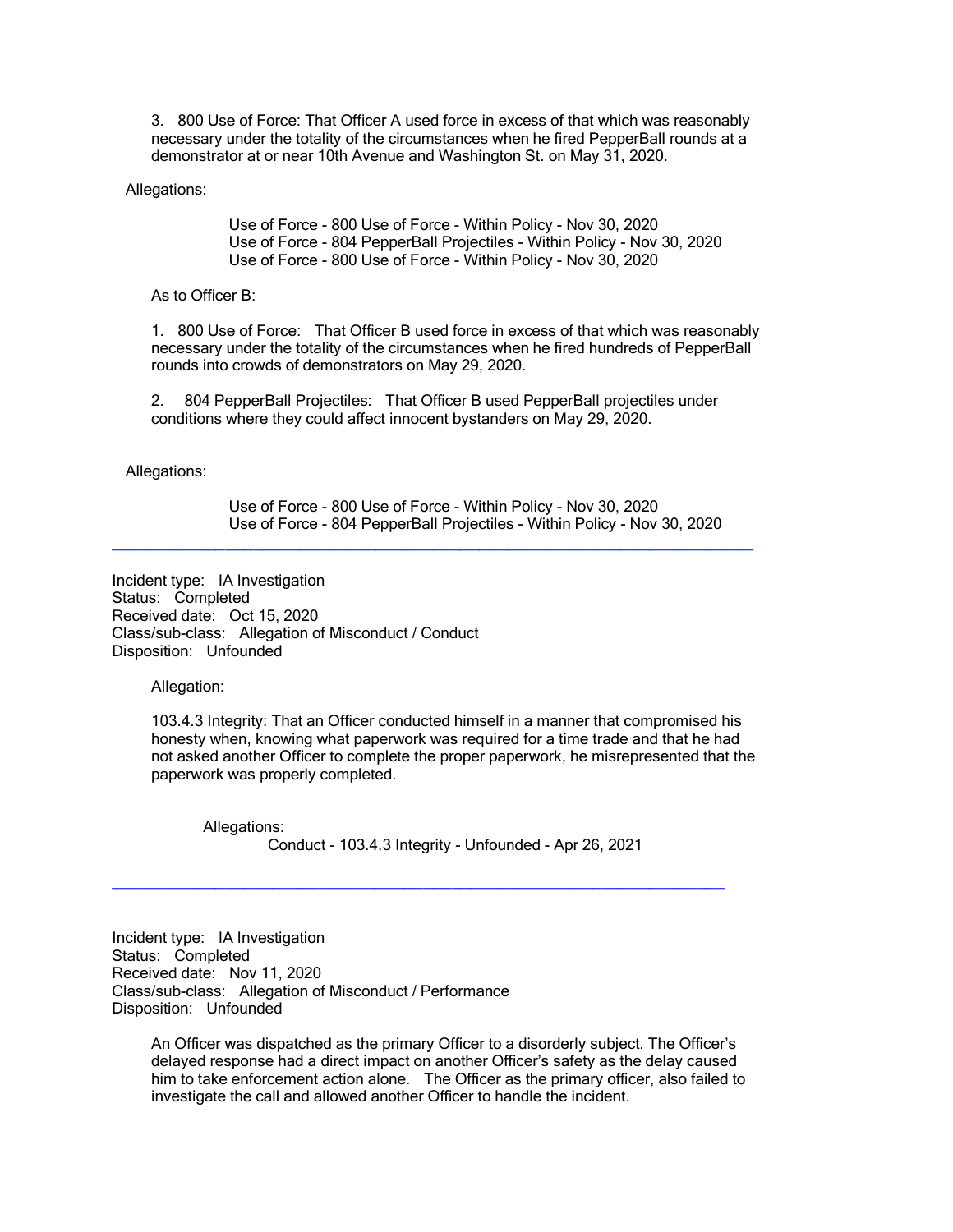Allegations:

1. 103.5.19 Neglect of Duty - It is alleged that an Officer failed to respond to a dispatched call within a reasonable amount of time.

2. 103.5.14 Unsatisfactory Performance - It is alleged that an Officer failed to perform the required tasks associated with his position.

Allegations:

Performance - 103.5.19 Neglect of Duty - Within Policy - Apr 26, 2021 Performance - 103.5.14 Unsatisfactory Performance - Unfounded – 4/26/21

Incident type: IA Investigation Status: Completed Received date: Jan 28, 2021 Class/sub-class: Allegation of Misconduct / Conduct Disposition: Sustained

Allegations:

1. 103.4.1 Judgment - Records Specialist used poor judgment when offering a prescription narcotic to an on-duty officer.

\_\_\_\_\_\_\_\_\_\_\_\_\_\_\_\_\_\_\_\_\_\_\_\_\_\_\_\_\_\_\_\_\_\_\_\_\_\_\_\_\_\_\_\_\_\_\_\_\_\_\_\_\_\_\_\_\_\_\_\_\_\_\_\_\_

2. 103.5.9.g Conduct - Records Specialist failed to foster a respectful work environment when sharing photos from an online dating platform at work.

3. 103.5.9.g Conduct - Records Specialist failed to foster a respectful work environment when reviewing the patrol lineup in an attempt to determine whom she had smelled earlier.

Allegations:

Performance - 103.4.1 Judgment - Sustained - Apr 7, 2021 Conduct - 103.5.9 Conduct - Sustained - Apr 7, 2021 Conduct - 103.5.9 Conduct - Sustained - Apr 7, 2021

\_\_\_\_\_\_\_\_\_\_\_\_\_\_\_\_\_\_\_\_\_\_\_\_\_\_\_\_\_\_\_\_\_\_\_\_\_\_\_\_\_\_\_\_\_\_\_\_\_\_\_\_\_\_\_\_\_\_\_\_\_\_\_\_\_

Incident type: IA Investigation Status: Completed Received date: Feb 8, 2021 Class/sub-class: Allegation of Misconduct / Performance Disposition: Within Policy.

Allegations for Officer A: 1. 103.4.1 Judgment: That Officer A did not exercise good judgment at the scene of the fire.

2. 103.5.14 Unsatisfactory Performance: That Officer A did not perform the tasks associated with his official position when he failed to adequately supervise his recruit officer.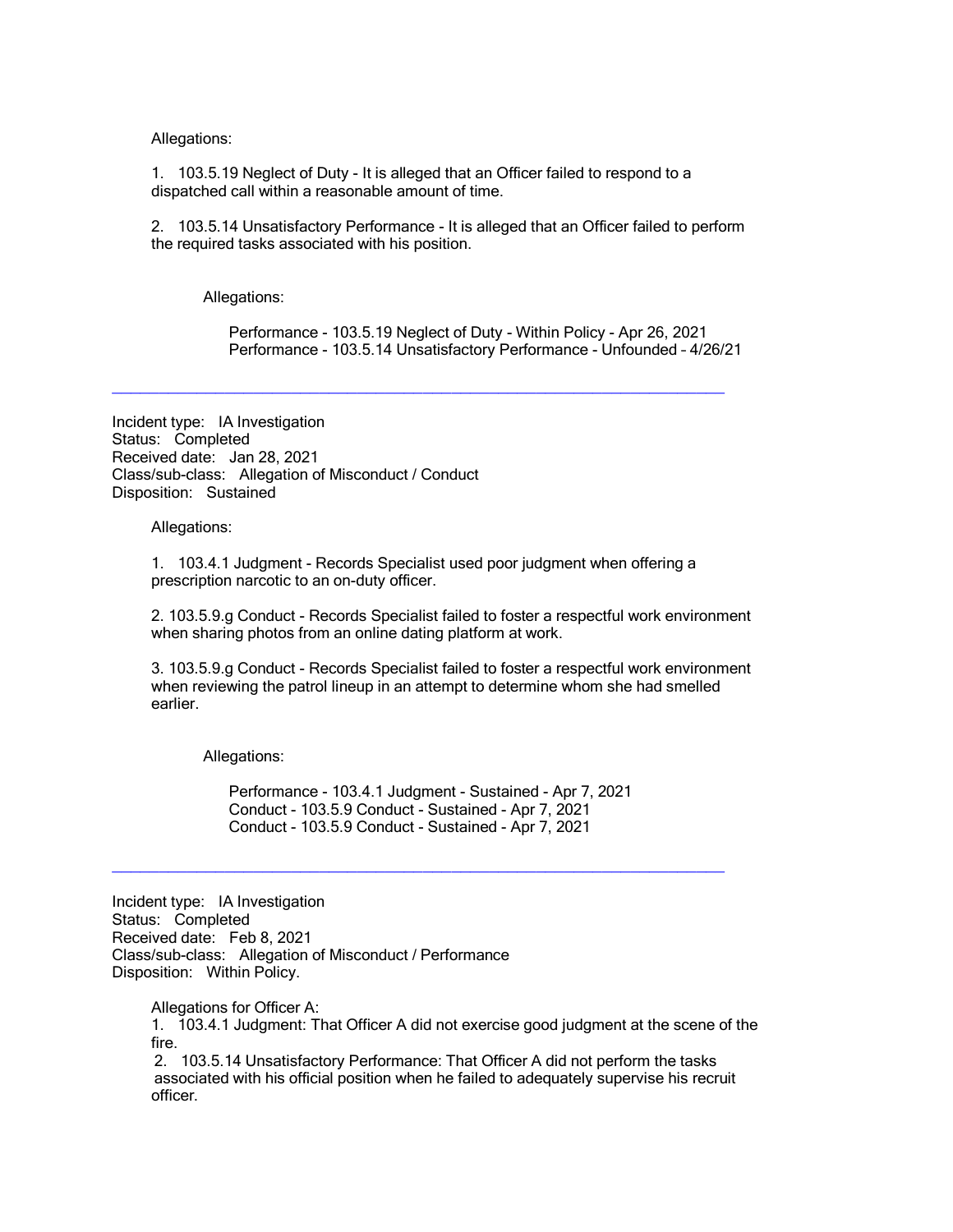3. 1203 Body-Worn Video: That Officer A failed to follow the policy on Body-Worn Video by:

a. Failing to record this incident for its entire duration (1203.7.1)

 b. Stopping his recording more than once, before the incident was complete, without recording a reason why (1203.7.6)

Allegations:

Performance - 103.4.1 Judgment - Within Policy - May 6, 2021 Performance - 103.5.14 Unsatisfactory Performance - Within Policy – 5/6/21 Performance - 1203 Body Worn Video - Within Policy - May 6, 2021

Allegation for Officer B:

1. 103.4.1 Judgment: That Officer B did not exercise good judgment at the scene of the fire.

Allegations:

Performance - 103.4.1 Judgment - Within Policy - May 6, 2021

\_\_\_\_\_\_\_\_\_\_\_\_\_\_\_\_\_\_\_\_\_\_\_\_\_\_\_\_\_\_\_\_\_\_\_\_\_\_\_\_\_\_\_\_\_\_\_\_\_\_\_\_\_\_\_\_\_\_\_\_\_\_\_\_\_

Incident type: IA Investigation Status: Completed Received date: Feb 17, 2021 Class/sub-class: Allegation of Misconduct / Performance Disposition: Unfounded

Officers responded regarding a call initially described as an overdose, but later recognized as carbon monoxide poisoning from a running gas generator within a two-story residence.

Officer A:

1. 103.4.1 Judgment: That Officer A failed to use good judgment when he entered the residence.

2. 103.4.1 Judgment: That Officer A failed to use good judgment when he allowed officers to detain the residents inside the residence, causing all involved to suffer continued carbon monoxide exposure

3. 103.5.14 Unsatisfactory Performance: that Officer A failed to perform the tasks associated with his rank when he inadequately supervised the officers on scene. 4. 322 Search and Seizure: That Officer A directed the detention of the involved residents without reasonable suspicion, in violation of their constitutional rights.

Allegations:

Performance - 103.4.1 Judgment - Within Policy - May 6, 2021 Performance - 103.4.1 Judgment - Within Policy - May 6, 2021 Performance - 103.5.14 Unsatisfactory Performance - Within Policy -5/6/21 Constitutional Rights - 322 Search and Seizure - Unfounded - May 6, 2021

Officer B:

1. Judgment: That Officer B failed to use good judgment when he entered the residence.

2. Performance: that Officer B failed to perform the tasks associated with his position as an FTO when he directed his recruit officer in an unsafe manner.

Allegations: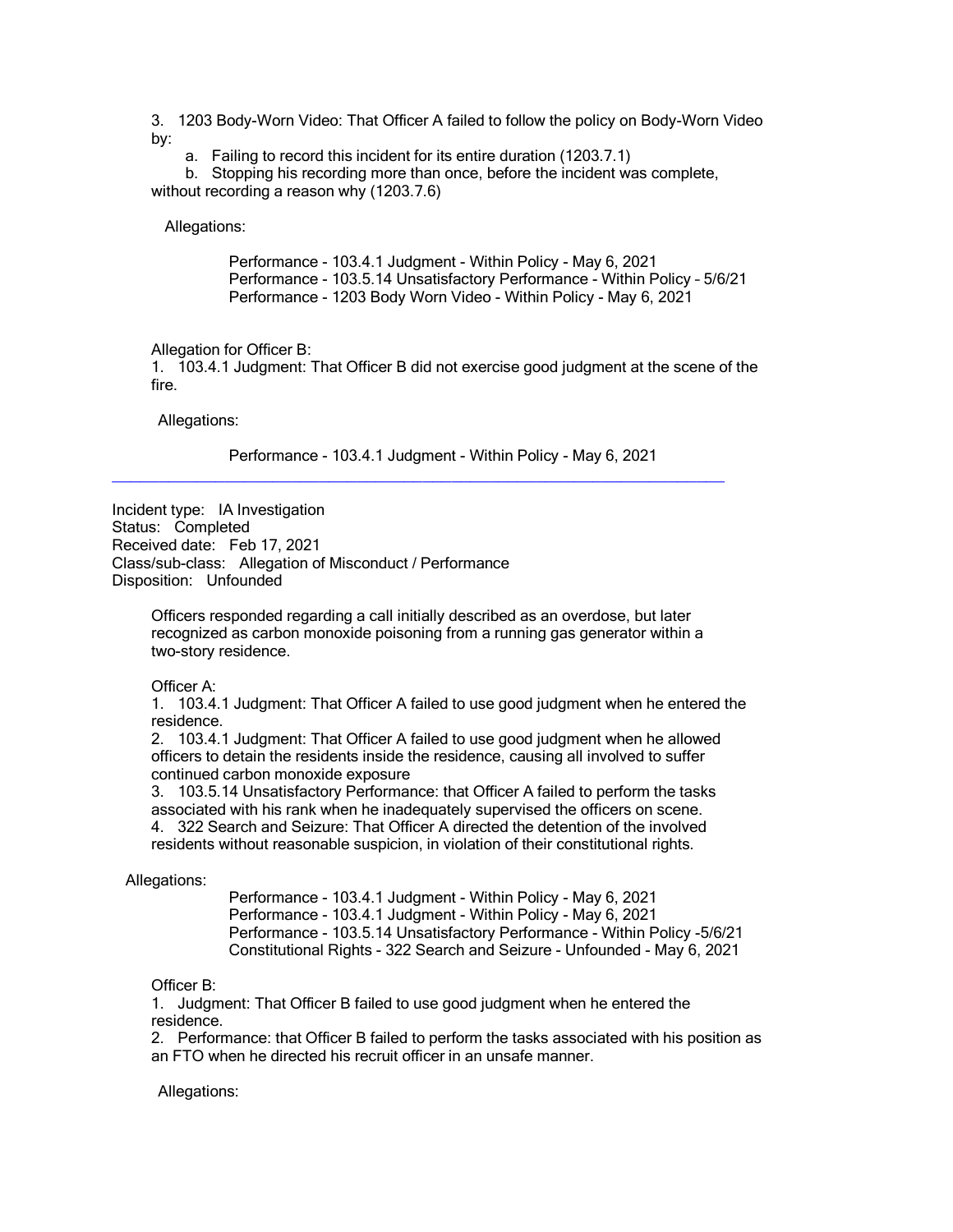Performance - 103.4.1 Judgment - Within Policy - May 6, 2021 Performance - 103.5.14 Unsatisfactory Performance - Within Policy 5/6/21

Incident type: IA Investigation Status: Completed Received date: Mar 9, 2021 Class/sub-class: Allegation of Criminal Conduct / Conformance to Laws

Disposition: Unfounded

Officer A reported finding \$500 cash in his assigned patrol vehicle that may have been related to some property/cash earlier found by Officer B in the same vehicle.

\_\_\_\_\_\_\_\_\_\_\_\_\_\_\_\_\_\_\_\_\_\_\_\_\_\_\_\_\_\_\_\_\_\_\_\_\_\_\_\_\_\_\_\_\_\_\_\_\_\_\_\_\_\_\_\_\_\_\_\_\_\_\_\_\_

Criminal Review conducted by Albany PD; no evidence of a crime.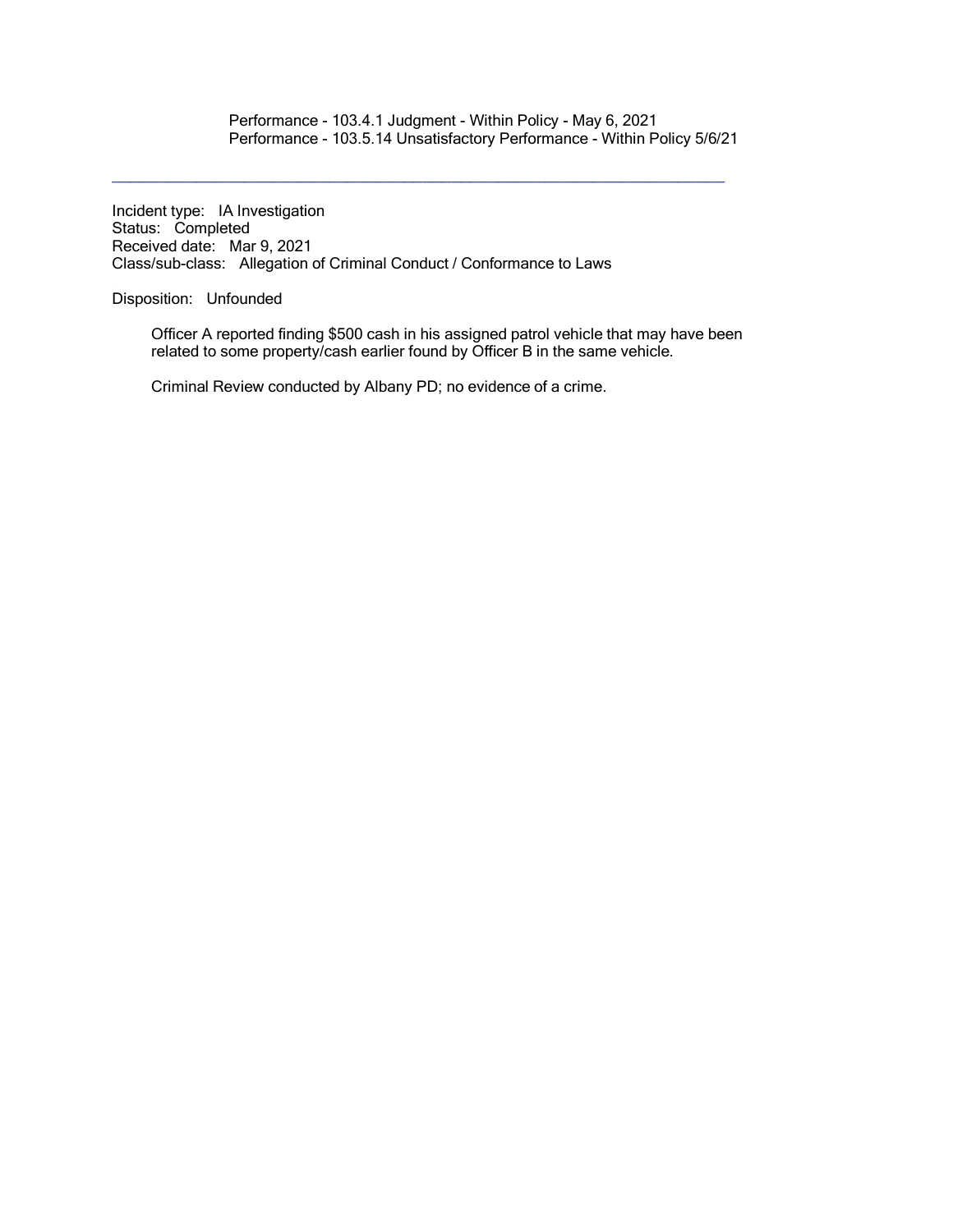#### Office of the Police Auditor

#### May 2021 Open Case Report

#### Allegations of Misconduct

Incident type: IA Investigation Status: Active Received date: May 4, 2021 Class/sub-class: Allegation of Misconduct / Conduct

> Internal review and update of an Officer's background investigation. During the review, some discrepancies in the Officer's answers were discovered. A follow-up recorded interview with Officer found potentially untruthful answers during two different background investigations and the updated interview

103.5.1 Truthfulness: that an Officer was untruthful in his statements related to his answers on personal history questionnaires.

Incident type: IA Investigation Status: Active Received date: May 6, 2021 Class/sub-class: Allegation of Misconduct / Courtesy Disposition:

> RP filed a complaint alleging that EPD officers misapplied the "trespass" law to a person for simply not being able to wear a mask inside a business. See RP's email and attached videos for complete details of the incident.

Additional complaint/correspondence received from RP involved in the incident.

1. 103.5.8(a) and (d) Courtesy - that the Officer was not respectful in his interaction with RP.

 $\_$  ,  $\_$  ,  $\_$  ,  $\_$  ,  $\_$  ,  $\_$  ,  $\_$  ,  $\_$  ,  $\_$  ,  $\_$  ,  $\_$  ,  $\_$  ,  $\_$  ,  $\_$  ,  $\_$  ,  $\_$  ,  $\_$  ,  $\_$  ,  $\_$  ,  $\_$  ,  $\_$  ,  $\_$  ,  $\_$  ,  $\_$  ,  $\_$  ,  $\_$  ,  $\_$  ,  $\_$  ,  $\_$  ,  $\_$  ,  $\_$  ,  $\_$  ,  $\_$  ,  $\_$  ,  $\_$  ,  $\_$  ,  $\_$  ,

#### **Inquiries**

Incident type: Supervisor Action Status: Active Received date: May 3, 2021  $\sqrt{ }$ Class/sub-class: Inquiry Disposition:

> RP works with St. Vincent Veterans Services and is inquiring into an incident involving an African American veteran who reported a bias crime. His understanding is that no police report was generated, and nothing came of the incident. RP would like to get this clarified as to be able to help the gentleman.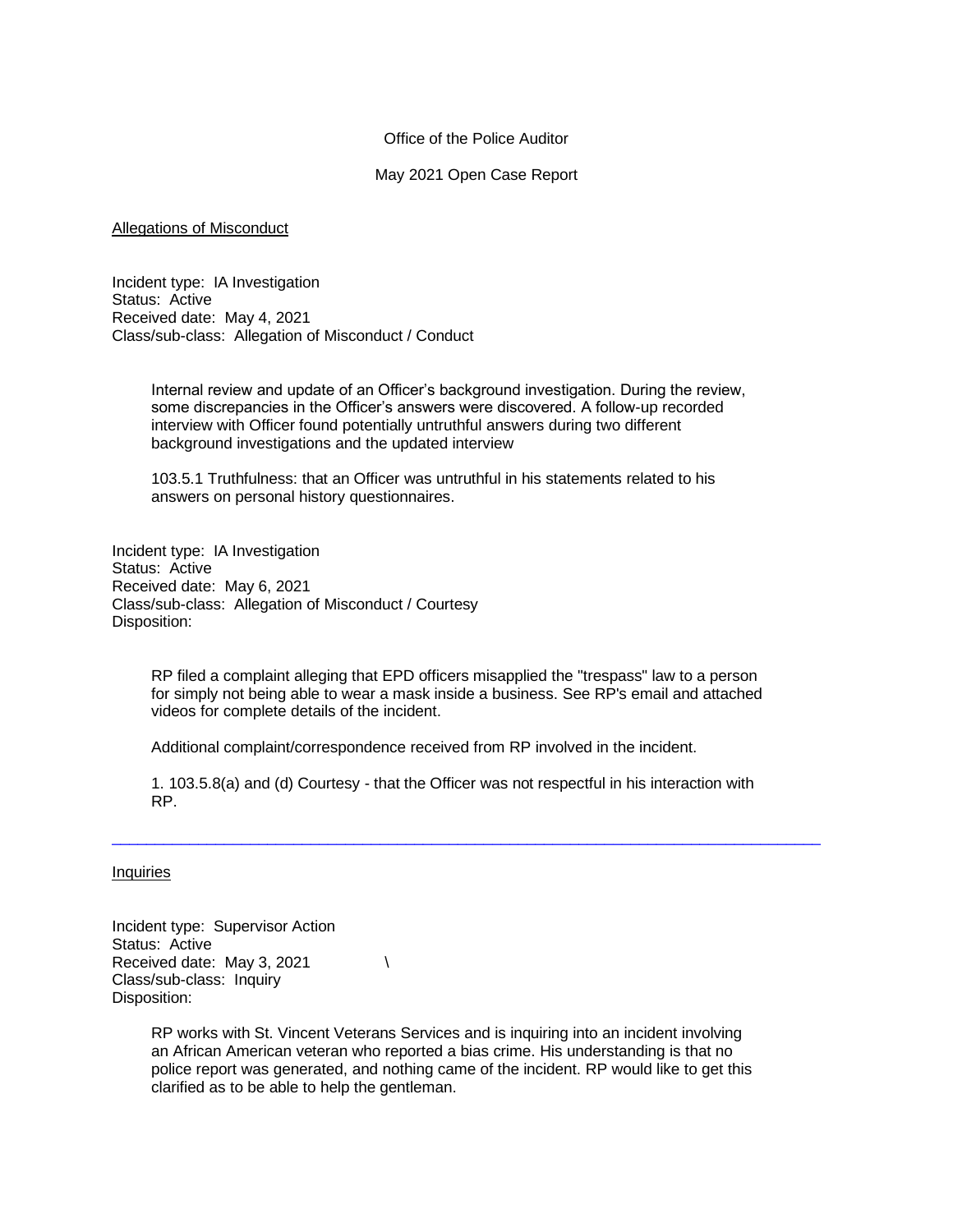Incident type: Supervisor Action Status: Completed Received date: May 6, 2021 Class/sub-class: Inquiry Disposition: Supervisor Review-Closed

> RP was upset with a traffic stop of his girlfriend that an officer initiated after she had returned home.

Incident type: Supervisor Action Status: Completed Received date: May 10, 2021 Class/sub-class: Inquiry Disposition: Supervisor Review-Closed

> RP is upset that officers refused to intervene in an incident in which a person who was watching his dog refused to return it and assaulted RP. RP stated that officers told him the dog was a civil issue and then would not allow him to press charges for the woman assaulting him.

Incident type: Supervisor Action Status: Active Received date: May 15, 2021 Class/sub-class: Inquiry Disposition:

> RP reported and incident at her home in which she feels the officer did a poor job of dealing with an assault by a roommate, who then robbed her of her cell phone. The other party was not cited or arrested for the assault.

Incident type: Supervisor Action Status: Active Received date: May 19, 2021 Class/sub-class: Inquiry Disposition:

> RP complained that officers came to their home, distracted the RP with strange comments, and would not leave.

Incident type: Supervisor Action Status: Completed Received date: May 24, 2021 Class/sub-class: Inquiry Disposition: Dismissed-o/s jurisdic

> RP reported that officers came to their home for a welfare check, requested by the RP's daughter, and that the daughter's information was untrue. RP stated that when they were taken into custody, they were not treated with care.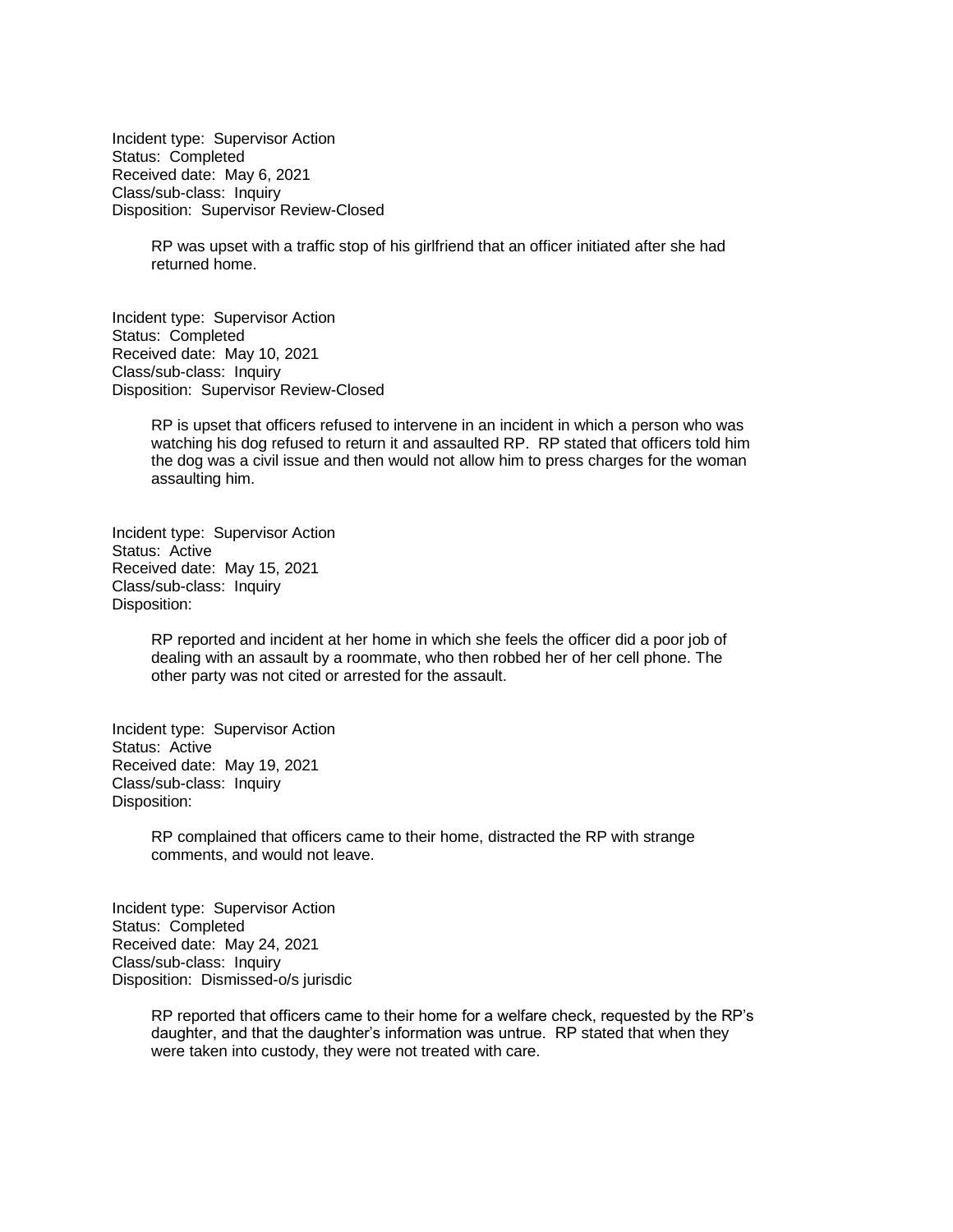Incident type: Supervisor Action Status: Active Received date: May 25, 2021 Class/sub-class: Inquiry Disposition:

RP feels targeted by EPD because her neighbor called in a false claim of harassment.

Incident type: Supervisor Action Status: Active Received date: May 27, 2021 Class/sub-class: Inquiry Disposition:

> The Auditor opened an inquiry regarding a conversation between RP and an Officer that is alleged to have occurred at RP's residence in May of 2020.

 $\Box$  . The contribution of the contribution of the contribution of the contribution of the contribution of the contribution of the contribution of the contribution of the contribution of the contribution of the contributi

#### Service Complaints

Incident type: Supervisor Action Status: Completed Received date: May 2, 2021 Class/sub-class: Service Complaint / Performance

Categories: Riots/Protests Related

Disposition: Supervisor Review-Closed

Anonymous is angry that officers in the parking lot of EPD headquarters did not warn citizens who were in the lot that a BLM protest was about to start which caught them in the middle of it and put his child in danger.

Incident type: Supervisor Action Status: Active Received date: May 3, 2021 Class/sub-class: Service Complaint / Performance Disposition:

> RP is very concerned about the speeding and poor driving in her neighborhood. There has not been any change no matter how many times she complains in 5 years.

Incident type: Supervisor Action Status: Completed Received date: May 3, 2021 Class/sub-class: Service Complaint / Courtesy Disposition: Dismissed-Other

> RP is concerned that when she tried to report a crime being committed by light beams, the call taker was not willing to take her report.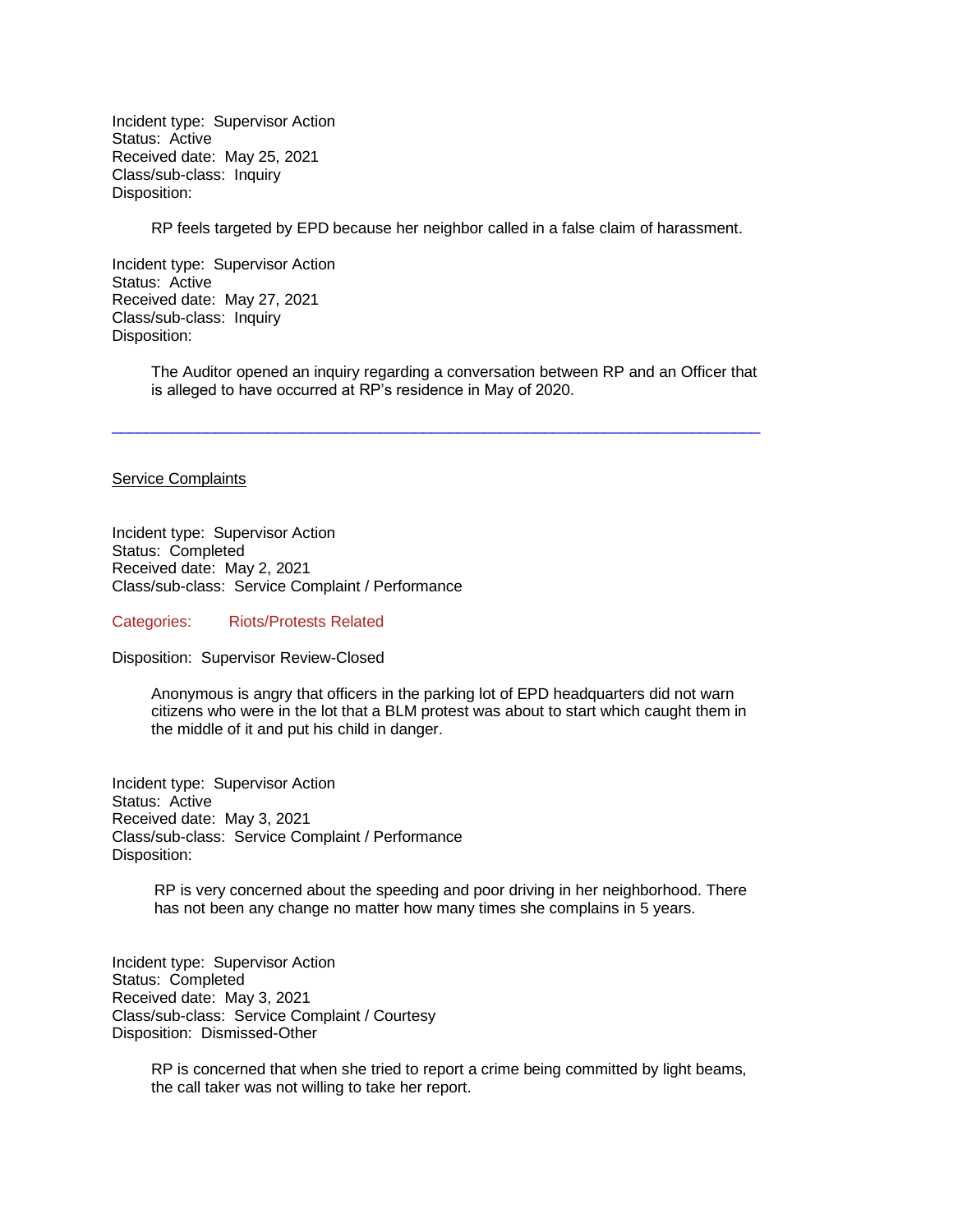Incident type: Supervisor Action Status: Completed Received date: May 4, 2021 Class/sub-class: Service Complaint / Courtesy Disposition: Supervisor Review-Closed

> Officers responded to a neighbor dispute that was reportedly active and contentious when they arrived. At the conclusion of the call, all parties were warned regarding dog at large and prohibited noise.

RP was one of the involved parties and contacted dispatch to file a complaint after the officers left. RP relayed that he believed the officers were not entirely educated on various statutes and went on to say that he attempted to trick one officer to test his knowledge as it related to the statute related to Harassment. RP relayed that he felt the officers were unreasonable and that he was cutoff during the conversation and that he was told to be quiet and listen. He characterized the officers as aggressive and said he felt as though they were acting in a fashion that was meant to elicit an emotional response leading to an incident of resisting arrest.

Incident type: Supervisor Action Status: Active Received date: May 4, 2021 Class/sub-class: Service Complaint / Performance Disposition:

> RP was upset that a supervisor was rude with her and would not let her talk. RP also felt that she was getting the run around about what is happening with her case. One officer told her the case was suspended, and another told her it was sent to the DA. The DA claims not to have it.

Incident type: Supervisor Action Status: Completed Received date: May 7, 2021 Class/sub-class: Service Complaint / Performance Disposition: Supervisor Review-Closed

> RP is tired of being pulled over to be questioned about his wife and in-laws. RP is not a criminal and has never been in trouble with the law but still gets pulled over regularly to be questioned about things he has no knowledge of. RP would like the harassment to stop so he can get his life back on track.

Incident type: Supervisor Action Status: Active Received date: May 10, 2021 Class/sub-class: Service Complaint / Courtesy Disposition:

> RP requested a call for service she placed to 911 about a psychotic man driving erratically in her neighborhood be reviewed. RP felt the call taker may need some education in how to question people who are calling in a concern. The call taker argued with RP about the cars being driven and cut off RP when she tried to give the plate number. She did not feel it was helpful to be argued with and then be asked for detailed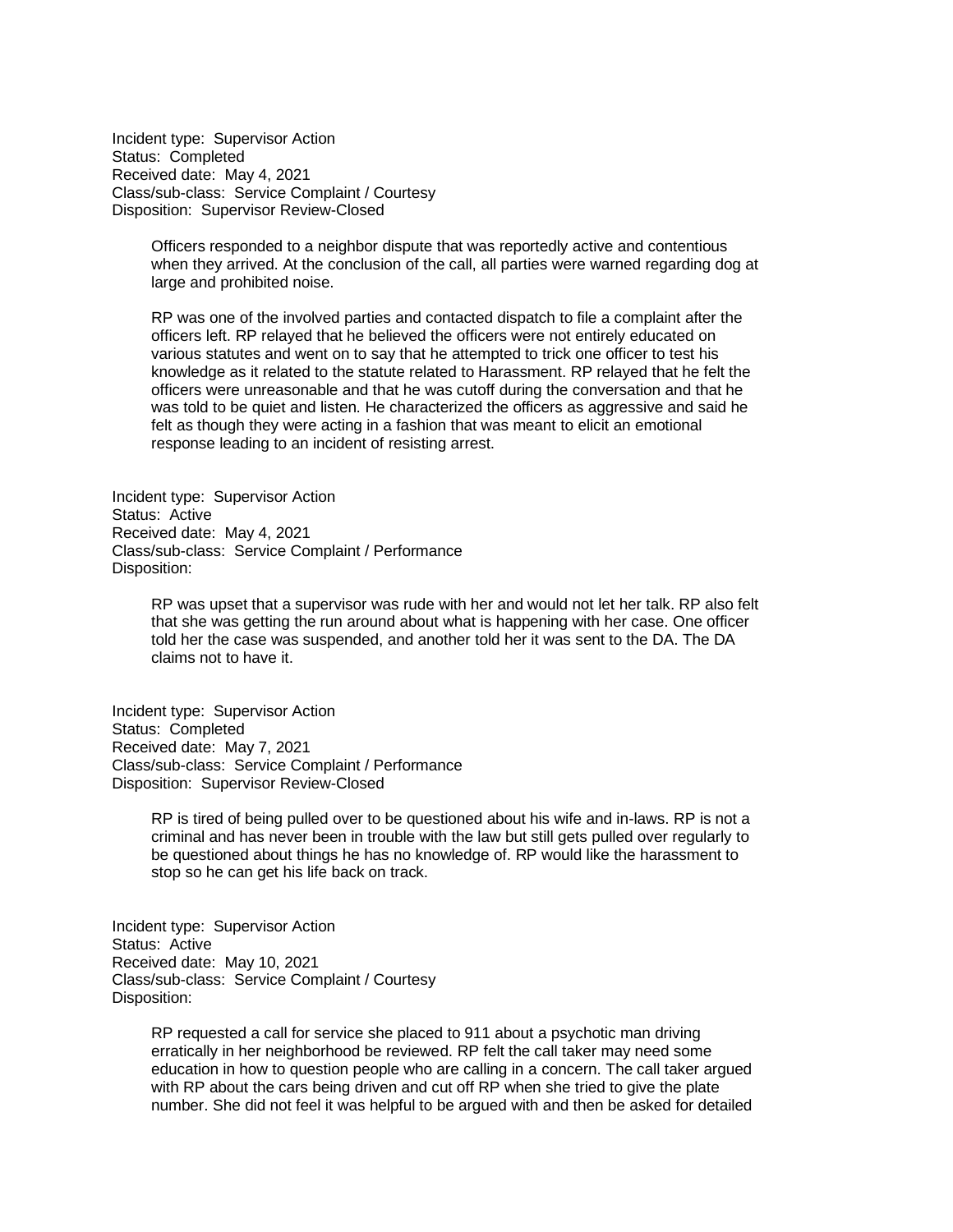information.

Incident type: Supervisor Action Status: Active Received date: May 12, 2021 Class/sub-class: Service Complaint / Service level Disposition:

> RP complained that when they reported a trespassing and indecent exposure incident, the call taker said that police were coming but they did not show up.

Incident type: Supervisor Action Status: Active Received date: May 13, 2021 Class/sub-class: Service Complaint / Service level

Categories: Prohibited Camping - Parks

Disposition:

RP was referred to the Auditor's office with a concern about a homeless man sleeping in a park at night. RP and his neighbors are concerned about the safety of their neighborhood with this man who is reported to be a felon being in the park. On 5/12/21 RP called EPD when he noticed officers in the park for another matter to see if they could address this ongoing issue when they had finished up what they were doing. RP then noted the officer left without contacting the man. RP called EPD back and was told by the call taker they must have went to different calls, and when RP got upset and threatened to take matters into his own hands the call taker hung up on him. RP is fed up with getting no service from EPD for this issue.

Incident type: Supervisor Action Status: Active Received date: May 18, 2021 Class/sub-class: Service Complaint / Performance Disposition:

> RP felt he was singled out by an officer for a speeding citation due to the liberal stickers on his car. RP was driving with traffic and was going slower than the other lane.

Incident type: Supervisor Action Status: Active Received date: May 19, 2021 Class/sub-class: Service Complaint / Courtesy

#### Categories: COVID

Disposition:

RP reported an Officer refused to put on mask and speak to RP, refused to give any personal information when asked, and got very rude when asked why he was not wearing his mask in public.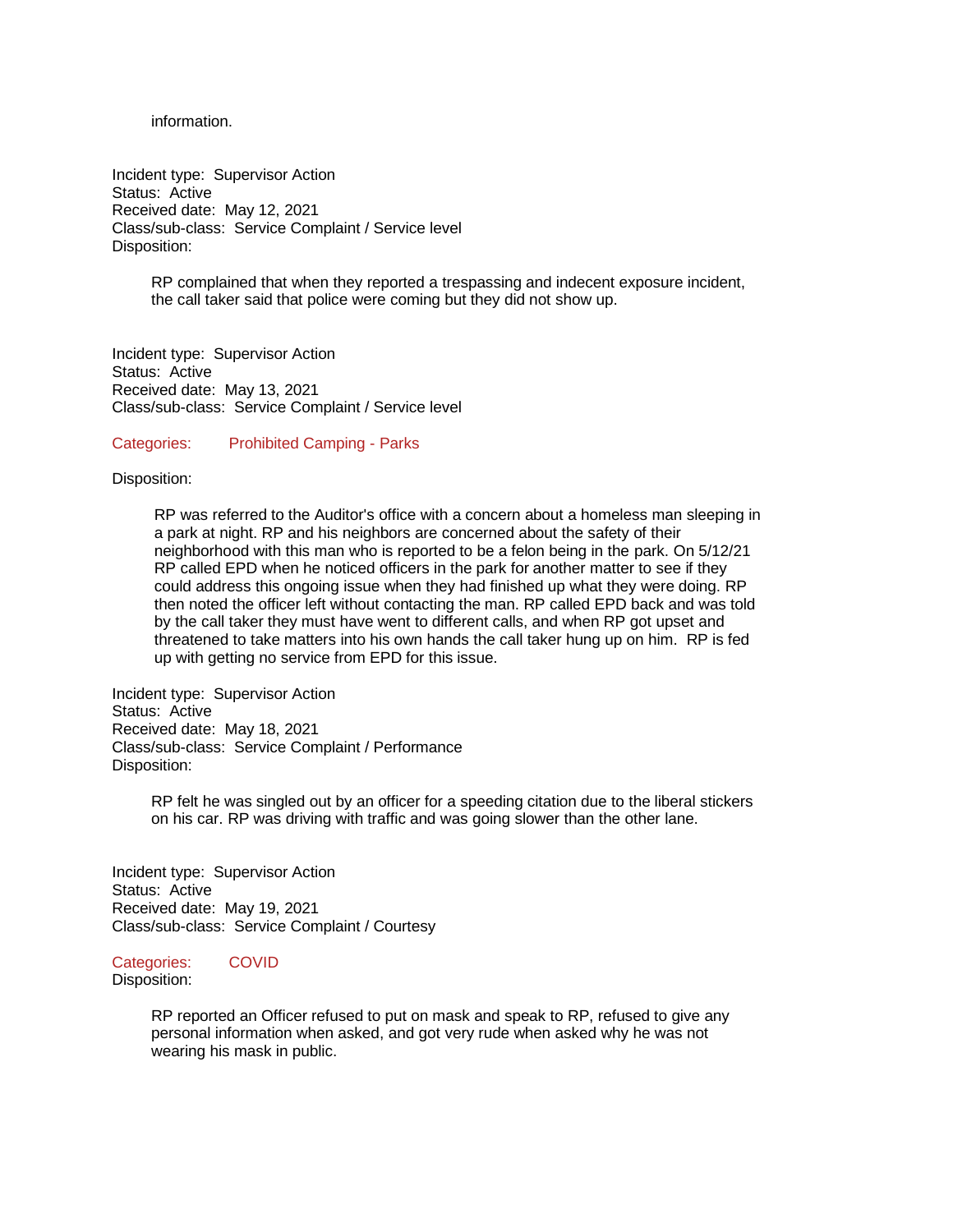Incident type: Supervisor Action Status: Completed Received date: May 19, 2021 Class/sub-class: Service Complaint / Performance Disposition: Dismissed-EE Not Identif

> An Anonymous caller reported a police vehicle driving erratically. Driving in and out of traffic not paying attention to bicycles or cars turning into the hwy. RP was very unhappy with what she saw.

Incident type: Supervisor Action Status: Active Received date: May 25, 2021 Class/sub-class: Service Complaint / Service level Disposition:

> RP has been trying since February 15th to get an update from an officer about his case in which his truck was burnt to the ground. RP has left numerous text messages (text was the way they had been communicating up to Feb 15th) and a couple of voice messages on the officer's police line without a response.

Incident type: Supervisor Action Status: Active Received date: May 26, 2021 Class/sub-class: Service Complaint / Performance Disposition:

Anonymous reported an officer who tailgated and followed RP for quite a distance.

Incident type: Supervisor Action Status: Active Received date: May 31, 2021 Class/sub-class: Service Complaint / Performance Disposition:

> RP was concerned that when she and her boyfriend tried to get emergency help for an elderly person who had fallen outside her home and could not stand up, the call taker was dismissive because the man was conscious. The call taker declared it was not an emergency and it appears from RP's narrative, did not send help. RP feels that the dispatch person should never dismiss someone who thinks that they are in an emergency.

 $\_$  ,  $\_$  ,  $\_$  ,  $\_$  ,  $\_$  ,  $\_$  ,  $\_$  ,  $\_$  ,  $\_$  ,  $\_$  ,  $\_$  ,  $\_$  ,  $\_$  ,  $\_$  ,  $\_$  ,  $\_$  ,  $\_$  ,  $\_$  ,  $\_$  ,  $\_$  ,  $\_$  ,  $\_$  ,  $\_$  ,  $\_$  ,  $\_$  ,  $\_$  ,  $\_$  ,  $\_$  ,  $\_$  ,  $\_$  ,  $\_$  ,  $\_$  ,  $\_$  ,  $\_$  ,  $\_$  ,  $\_$  ,  $\_$  ,

#### Policy Complaints

Incident type: Supervisor Action Status: Active Received date: May 5, 2021 Class/sub-class: Policy Complaint Disposition: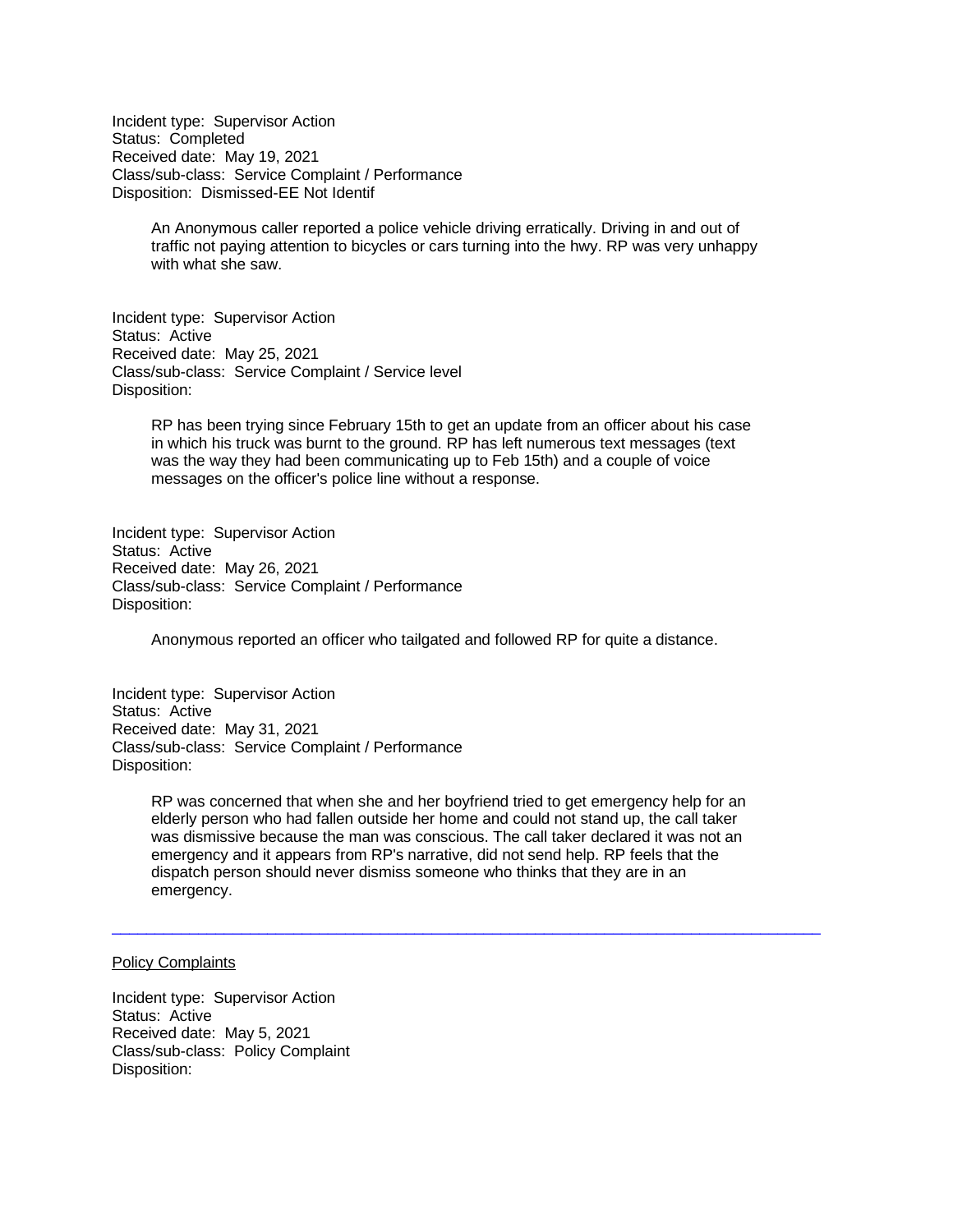RP was in a car accident in September of 2020 and the person who hit her was not cited. She has learned the EPD does not cite anyone who hits someone else. RP would like to speak to someone to understand why EPD has this policy.

Incident type: Supervisor Action Status: Active Received date: May 12, 2021 Class/sub-class: Policy Complaint Disposition:

> RP emailed the Auditor with a concern about a conflict of interest with EPD employees accepting free meals with local businesses, and then posting the business on their web page. RP referenced the city of Eugene handbook and Administrative Policy Manuel to note that he feels EPD is creating a perception of bias.

Incident type: Supervisor Action Status: Completed Received date: May 13, 2021 Class/sub-class: Policy Complaint Disposition: Supervisor Review-Closed

> RP is concerned about the Thin Blue Line flag he noticed in front of Police Headquarters today. RP feels it is highly inappropriate as it is a divisive symbol.

Incident type: Supervisor Action Status: Completed Received date: May 17, 2021 Class/sub-class: Policy Complaint Disposition: Dismissed-Other

> RP asked a question in Ask Eugene about police drugging women at bars and stealing their medical information.

 $\_$  ,  $\_$  ,  $\_$  ,  $\_$  ,  $\_$  ,  $\_$  ,  $\_$  ,  $\_$  ,  $\_$  ,  $\_$  ,  $\_$  ,  $\_$  ,  $\_$  ,  $\_$  ,  $\_$  ,  $\_$  ,  $\_$  ,  $\_$  ,  $\_$  ,  $\_$  ,  $\_$  ,  $\_$  ,  $\_$  ,  $\_$  ,  $\_$  ,  $\_$  ,  $\_$  ,  $\_$  ,  $\_$  ,  $\_$  ,  $\_$  ,  $\_$  ,  $\_$  ,  $\_$  ,  $\_$  ,  $\_$  ,  $\_$  ,

#### Incident Reviews

Incident type: Incident Review Status: Completed Received date: May 4, 2021 Class/sub-class: Incident Review / Use of Force Disposition: Supervisor Review-Closed

> RP reported an incident where neighbors called police because she and her boyfriend were arguing. RP had gone to the bedroom when she heard her boyfriend start yelling and came out to 3 officers on her boyfriend. When she got upset and began yelling at the officers, they both ended up handcuffed but were not arrested for anything.

Incident type: Incident Review Status: Completed Received date: May 7, 2021 Class/sub-class: Incident Review / Conduct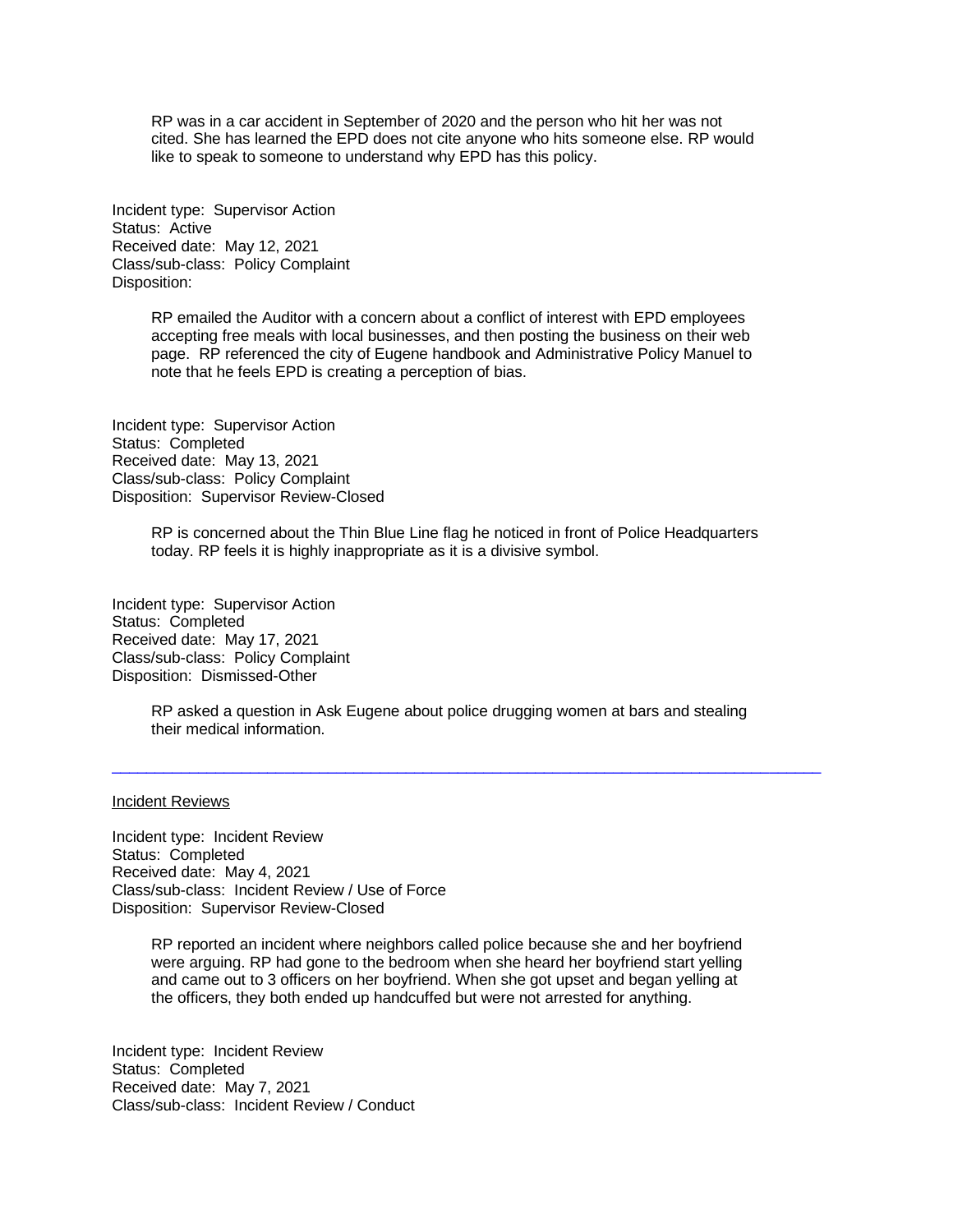#### Disposition: Supervisor Review-Closed

Auditor-initiated review into comments made by a person about behavior by EPD officers during a series of calls for service in May 2020.

Incident type: Incident Review Status: Active Received date: May 14, 2021 Class/sub-class: Incident Review Disposition:

> RP reported that officers did not respond adequately when she and her roommate had a series of physical disputes over the course of a night.

Incident type: Incident Review Status: Active Received date: May 27, 2021 Class/sub-class: Incident Review

#### Categories: LECC Reporting

#### Disposition:

RP contacted the Auditor with a concern that a student of his had brought to him. His student was crossing 6th near the Beergarden with her boyfriend. She stated that the light was green, but the pedestrian signal hadn't changed, and that she and her boyfriend crossed after looking for cars. They were then issued citations for a pedestrian violation. After they'd been stopped, additional officers came to the scene, and when they stated that it felt like profiling, a supervisor came to the scene and informed them that it wasn't profiling.